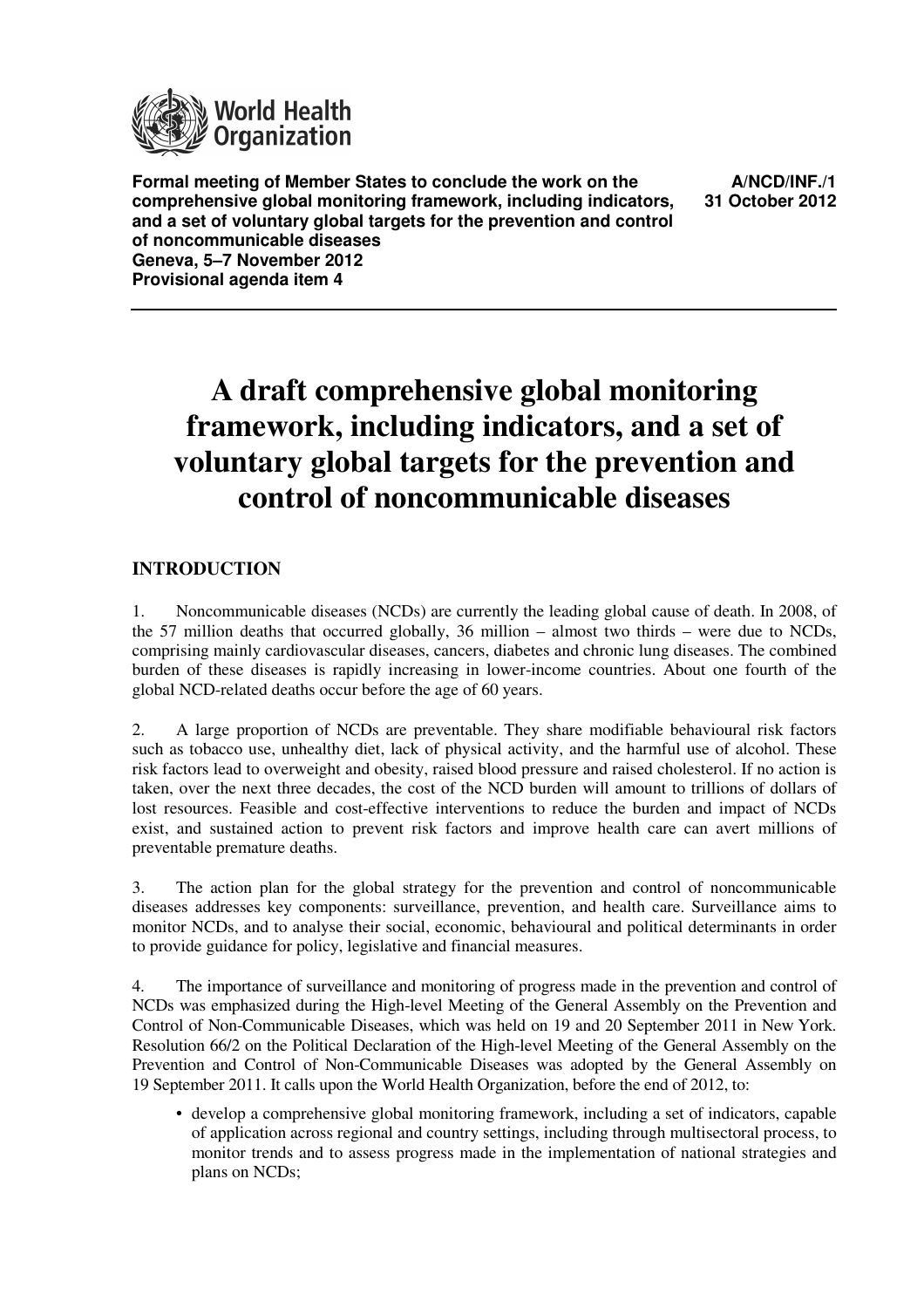• prepare recommendations for a set of voluntary global targets for the prevention and control of NCDs.

5. The Political Declaration also urges Member States to consider the development of national targets and indicators, based on national situations, building on guidance provided by WHO.

6. The World Health Assembly in decision WHA65(8), inter alia, recognized the significant progress made in close collaboration with Member States pursuant to paragraphs 61 and 62 of the Political Declaration of the High-level Meeting of the General Assembly on the Prevention and Control of Non-communicable Diseases; decided to adopt a global target of a 25% reduction in premature mortality from noncommunicable diseases by 2025; expressed strong support for additional work aimed at reaching consensus on targets relating to the four main risk factors, namely tobacco use, unhealthy diet, physical inactivity and harmful use of alcohol; noted the wide support expressed by Member States and other stakeholders around global voluntary targets considered so far including those relating to raised blood pressure, tobacco use, salt/sodium and physical inactivity, and indicated support from Member States and other stakeholders for the development of targets relating to obesity, fat intake, alcohol, cholesterol and health system responses such as availability of essential medicines for noncommunicable diseases.

7. This revised discussion paper, requested by the Health Assembly of the Director-General in decision WHA65(8), outlines a draft comprehensive monitoring framework, including a set of indicators and examples of voluntary global targets, and takes into account measurability, feasibility, achievability and WHO's existing strategies in this area. It builds on earlier discussion papers that were published in 2011 and  $2012$ .<sup>1</sup>

# **PART 1: A DRAFT GLOBAL MONITORING FRAMEWORK FOR NCDS, INCLUDING A SET OF INDICATORS**

8. Global monitoring serves to raise awareness and reinforce political commitment for stronger and coordinated global action on NCD prevention and control.

9. A comprehensive monitoring framework (see Figure 1) should include relevant outcomes (mortality and morbidity), exposures (risk factors), and health system capacity and response – with emphasis on priorities contained in the Political Declaration. The global monitoring framework, including the proposed set of indicators, will provide internationally comparable assessments of the status of NCD trends over time, and help to benchmark the situation in individual countries against others in the same region, or in the same development category.

10. In addition to the indicators outlined in this global monitoring framework, countries may include other indicators to monitor progress of national strategies for the prevention and control of NCDs, taking into account country-specific situations.

 $\overline{a}$ 

 $<sup>1</sup>$  As published on the WHO web site on 25 July. Available at:</sup> http://www.who.int/nmh/events/2012/ncd\_discussion\_paper/en/index.html.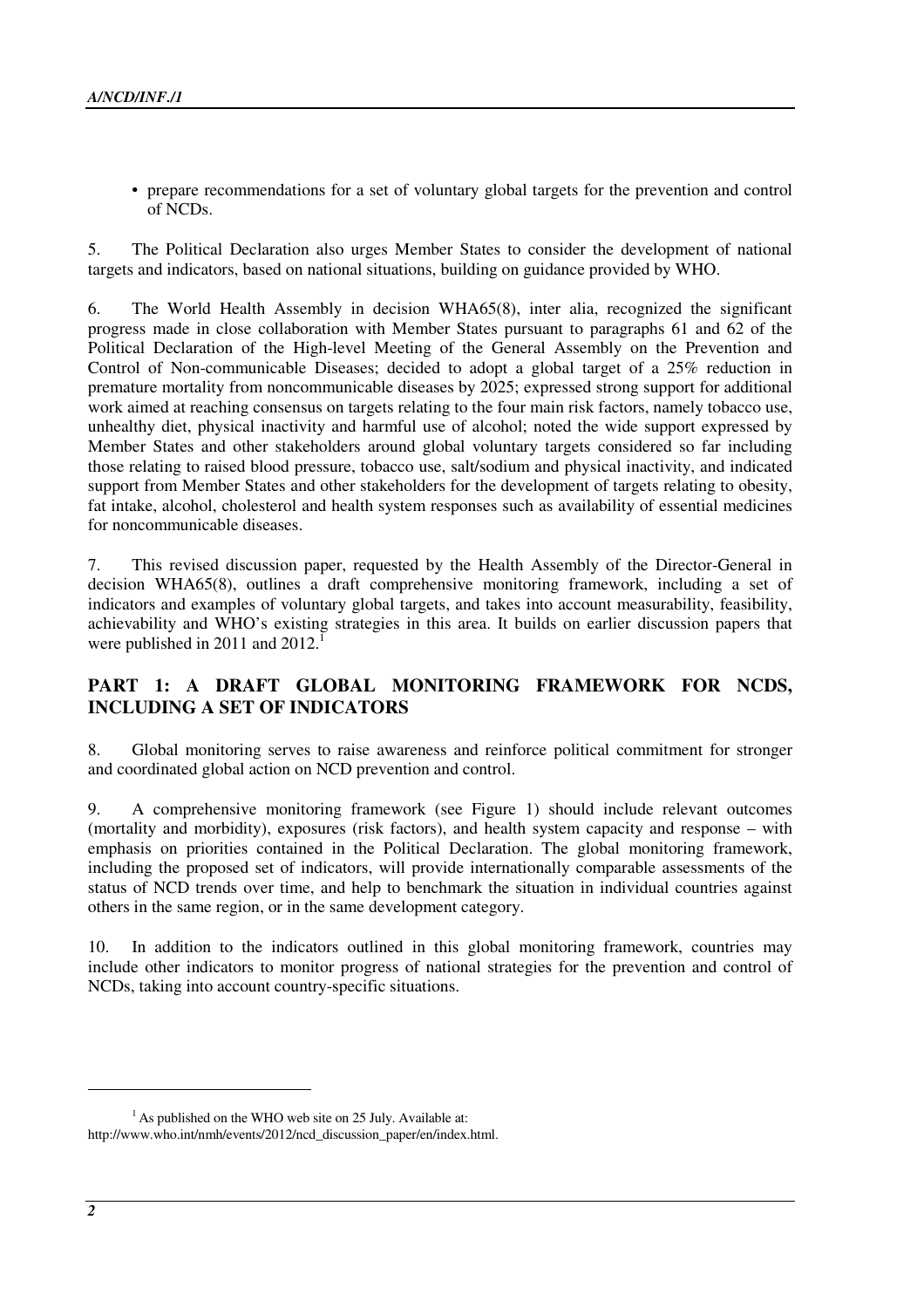

# **Figure 1. Draft global monitoring framework for NCDs**

# **Indicators for NCD surveillance within the global monitoring framework**

11. Table 1 presents a set of indicators for global monitoring of progress towards reducing the impact of NCDs. The indicators, covering the three components of the global monitoring framework (outcomes, exposures and health system response), are listed in alphabetical order within each component.

# **Table 1. Indicators for NCD surveillance**

#### *Outcomes:*

- Cancer incidence, by type of cancer per 100 000 population.
- Unconditional probability of dying between ages 30 and 70 years from cardiovascular diseases, cancer, diabetes, or chronic respiratory diseases.

*Exposure to risk factors:* 

- Total (recorded and unrecorded) alcohol per capita (15+ years old) consumption within a calendar year in litres of pure alcohol.
- Age-standardized mean proportion of total energy intake from saturated fatty acids (SFA) and polyunsaturated fatty acids in adults aged 18+ years.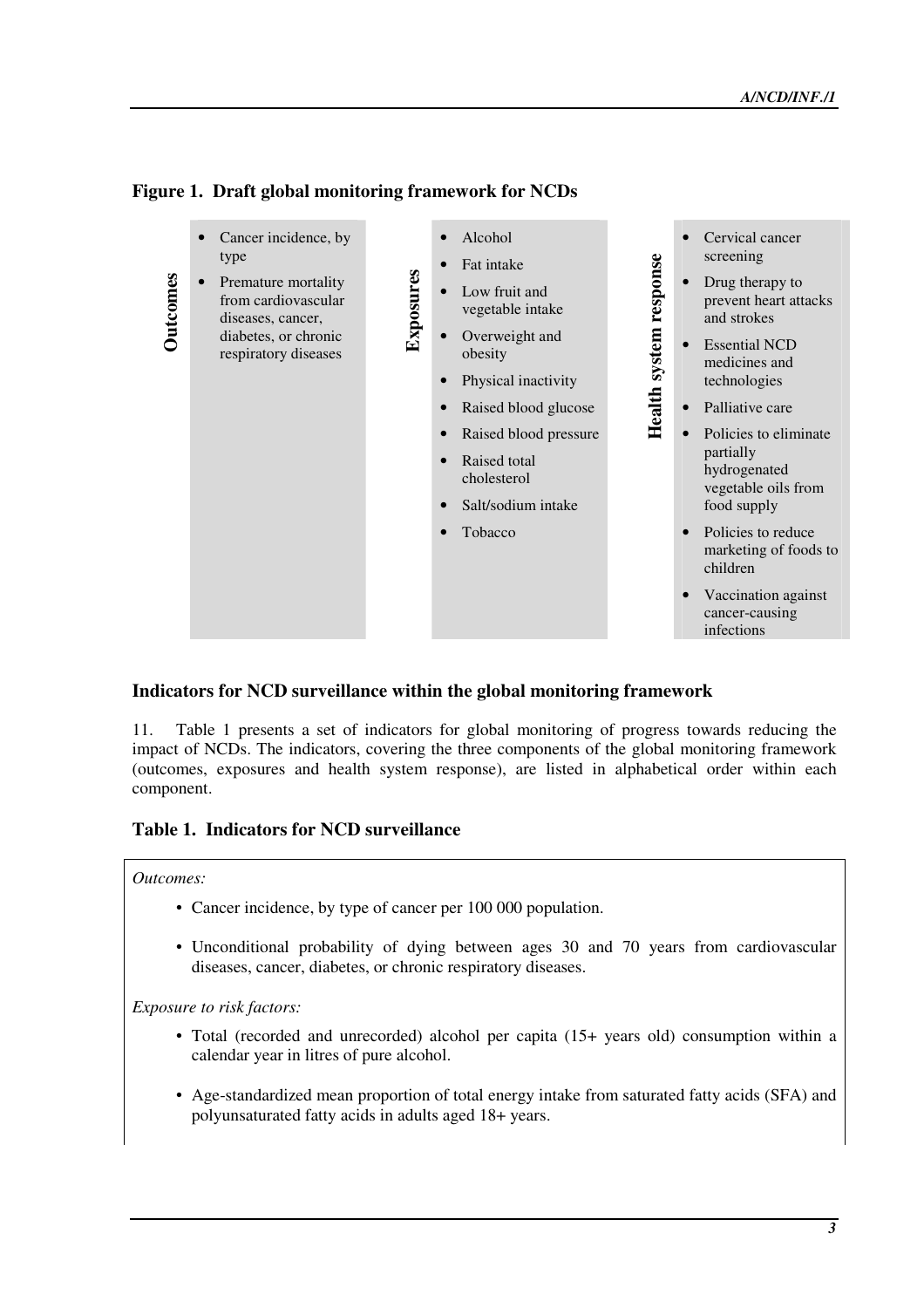- Age-standardized prevalence of adult (aged 18+ years) population consuming less than five total servings (400 grams) of fruit and vegetables per day.
- Age-standardized prevalence of overweight and obesity in adults aged 18+ years and adolescents (defined as body mass index greater than 25 kg/m² for overweight or 30 kg/m² for obesity for adolescents according to the WHO Growth Reference).
- Age-standardized prevalence of insufficiently active adults aged 18+ years (defined as less than 150 minutes of moderate-intensity activity per week, or equivalent).
- Age-standardized prevalence of raised blood glucose/diabetes among adults aged 18+ years (defined as fasting plasma glucose value  $\geq 7.0$  mmol/L (126 mg/dl) or on medication for raised blood glucose).
- Age-standardized prevalence of raised blood pressure among adults aged 18+ years (defined as systolic blood pressure  $\geq$ 140 mmHg and/or diastolic blood pressure  $\geq$ 90 mmHg.
- Age-standardized prevalence of raised total cholesterol among adults aged 18+ years (defined as total cholesterol  $\geq 5.0$  mmol/L or 190 mg/dl).
- Age-standardized mean population intake of salt (sodium chloride) per day in grams in adults aged 18+ years.
- Age-standardized prevalence of current tobacco smoking among persons aged 15+ years.

*Health system response:* 

- Prevalence of women between ages 30–49 years screened for cervical cancer at least once.
- Drug therapy to prevent heart attacks and strokes (includes glycemic control), and counselling for people aged 40 years and over with a 10-year cardiovascular risk greater than or equal to 30% (includes those with existing cardiovascular disease).
- Availability of generic essential NCD medicines and basic technologies in both public and private facilities.
- Access to palliative care assessed by morphine-equivalent consumption of strong opioid analgesics (excluding methadone) per death from cancer.
- Adoption of national policies that virtually eliminate partially hydrogenated vegetable oils (PHVO) in the food supply and replace with polyunsaturated fatty acids (PUFA).
- Policies to reduce the impact on children of marketing of foods high in saturated fats, *trans*-fatty acids, free sugars, or salt.
- Vaccination against cancer-causing infections: human papillomavirus (HPV) and hepatitis B virus (HBV).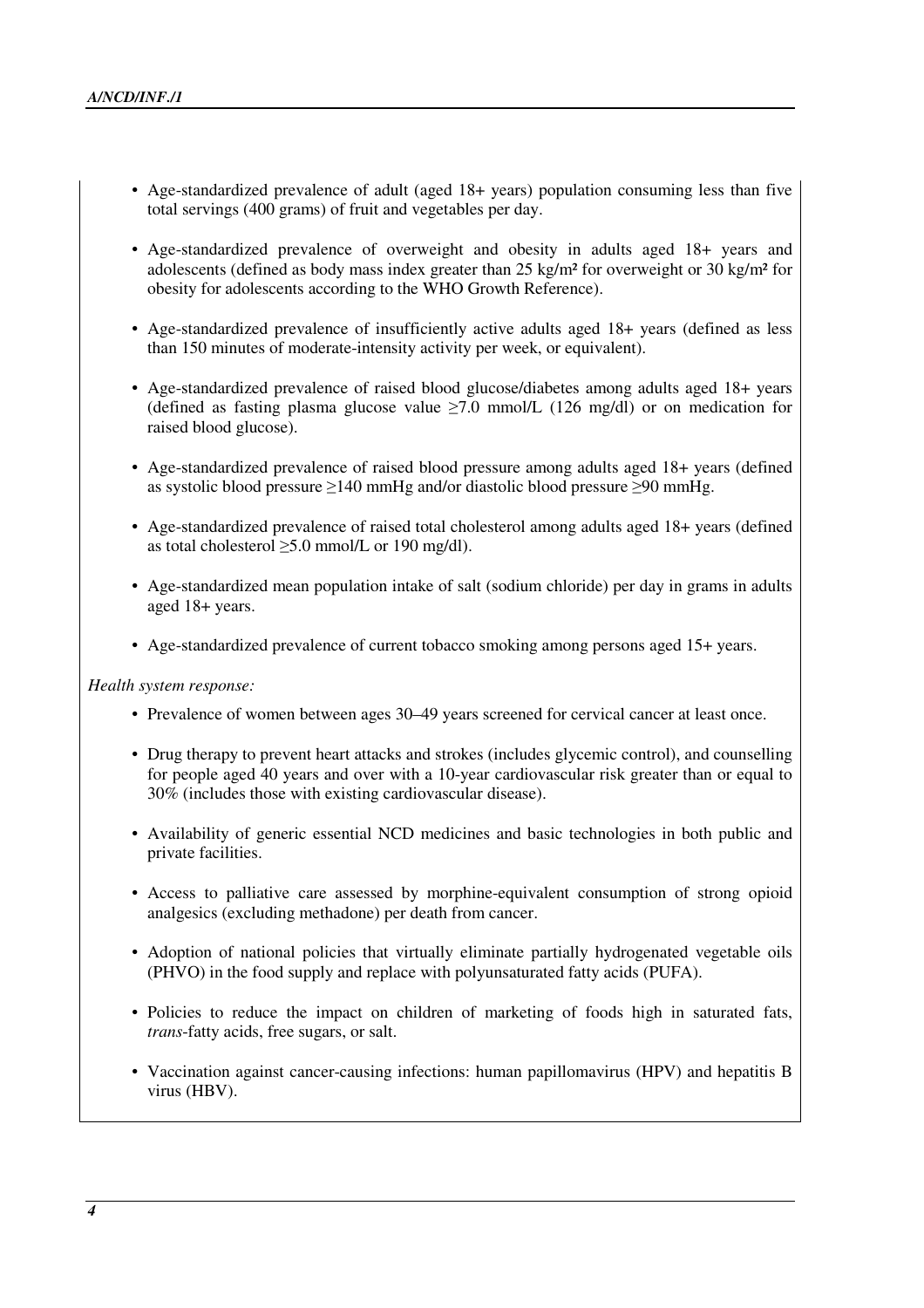# **Details on indicators**

# **Outcome indicators**

# *Cancer incidence*

12. *Indicator:* Cancer incidence, by type of cancer per 100 000 population.

13. *Public health relevance:* Cancer is the second leading cause of NCD deaths globally, responsible for 7.6 million deaths in 2008. More than two thirds of all cancer deaths occur in low- and middleincome countries. Cancer is predicted to become an increasingly important cause of morbidity and mortality in the next few decades in all regions of the world. Data on cancer incidence and type of cancer are essential for planning cancer control programmes. The diversity of cancer types in different countries highlights the need for cancer control activities to fully consider cancer patterns, given that different cancers may be variably amendable to primary prevention, early detection, screening and treatment.

14. *Indicator selection:* Cancer incidence tracks the number of new cancers of a specific site/type occurring in the population per year, usually expressed as the number of new cancers per 100 000 population.

15. *Baseline data availability, measurement issues and requirements:* Data on cancer incidence is obtained from population based cancer registries, which collect and classify information on all new cases of cancer in a defined population, providing incidence and survival statistics for the purposes of assessing and controlling the impact of cancer. However, there remains a notable lack of high-quality population based cancer registries in Africa, Asia and Latin America, with these regions having approximately 1%, 4% and 6% respectively of their populations monitored.

# *Premature mortality from NCDs*

16. *Indicator:* Unconditional probability of dying between ages 30–70 years from cardiovascular diseases, cancer, diabetes, or chronic respiratory diseases.

17. *Public health relevance:* Of the 57 million global deaths in 2008, 36 million (63%) of these were due to NCDs. Nearly 80% of these NCD deaths occurred in low- and middle-income countries (29 million deaths). The leading causes of NCD deaths in 2008 were cardiovascular diseases (17 million deaths, or 48% of all NCD deaths), cancers (7.6 million, or 13% of all NCD deaths), and respiratory diseases, including asthma and chronic obstructive pulmonary disease (4.2 million). Diabetes caused another 1.3 million deaths.

18. *Indicator selection:* This indicator is calculated from age-specific death rates for the combined four cause categories (typically in terms of 5-year age groups 30–34, …, 65–69). A life table method allows calculation of the risk of death between exact ages 30 and 70 from any of these causes, in the absence of other causes of death.

19. The lower age limit for the indicator of 30 years represents the point in the life-cycle where the mortality risk for the four selected chronic diseases starts to rise in most populations from very low levels at younger ages. The upper limit of 70 years was chosen for two reasons:

(i) to identify an age range in which these chronic diseases deaths can be truly considered premature deaths in almost all regions of the world. Table 1 shows estimated regional life expectancies at age 30 for the year 2009; in all regions except the African Region, the average expected age at death for 30 year olds already exceeds 70 years;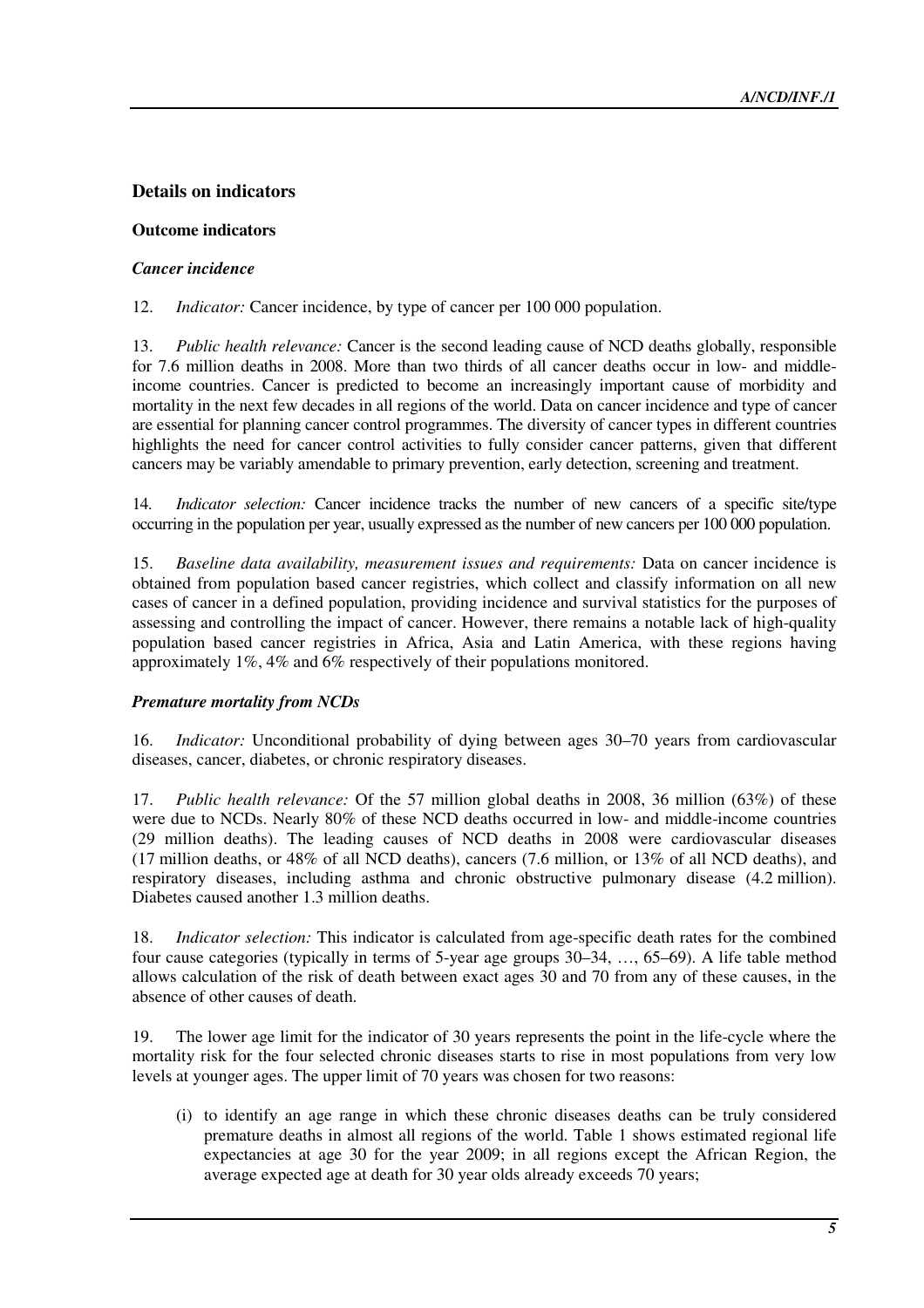(ii) estimation of cause-specific death rates becomes increasingly uncertain at older ages because of increasing proportions of deaths coded to ill-defined causes, increasing levels of co-morbidity, and increasing rates of age mis-statement in mortality and population data sources.

20. *Baseline data availability, measurement issues and requirements:* Only about two thirds of countries have vital registration systems which record deaths with sufficient completeness to allow estimation of all-cause death rates. Further, as cause-specific certification and coding errors occur in a large number of countries, the proposed indicator relates to the combined mortality risk of the four major NCD groups that cause death. This avoids the need to deal with variability in coding practices for diabetes and cardiovascular diseases. Countries with good quality cause-of-death data, from a complete registration system, may wish to establish more detailed national targets for specific NCD causes.

21. National initiatives to strengthen vital registration systems and cause-specific mortality are a key priority for many countries. Physicians must be trained on the importance of completing death certificates. In settings where many deaths are not attended by a physician, alternate methods, such as verbal autopsy, may be used to complement data collected from death certificates. The global goal of high-quality mortality data will require long-term investment in civil registration.

#### **Exposure indicators**

#### *Alcohol*

22. *Indicator:* Total (recorded and unrecorded) alcohol per capita (15+ years old) consumption within a calendar year in litres of pure alcohol.

23. *Public health relevance:* Reducing alcohol-attributable disease burden is a global public health priority as affirmed by the global strategy to reduce the harmful use of alcohol. The strategy defines the harmful use of alcohol as drinking that causes detrimental health and social consequences for the drinker (harmful drinking), the people around the drinker and society at large, as well as patterns of drinking that are associated with increased risk of adverse health outcomes (hazardous drinking). It is estimated that 2.3 million deaths annually, or 3.8% of all global deaths, are attributed to alcohol consumption, from which more than half are due to NCDs including cancers and cardiovascular diseases. The risk of most alcohol-attributable health conditions is correlated with the overall levels of alcohol consumption with no evidence of a threshold effect for cancers and hypertension.

24. The global strategy to reduce the harmful use of alcohol emphasizes that the harmful use of alcohol and related public health problems are influenced by the general level of alcohol consumption in a population, drinking patterns and local contexts. Levels and patterns of alcohol consumption are interlinked: increase in overall alcohol consumption in a given population is associated with increase in prevalence of alcohol use disorders and detrimental patterns of drinking, and, on the other hand, reduction in prevalence of heavy drinking in a given population result in a reduction of overall level of alcohol consumption. In some countries 10–20% of heavy drinkers are responsible for 80–90% of total alcohol consumed in a population. The available data indicate that the overall levels of alcohol consumption, measured as per capita alcohol consumption, correlate with major alcohol-related health outcomes.

25. *Indicator selection:* Two parameters of alcohol consumption have particular relevance for NCD prevention and control: overall level of alcohol consumption and drinking pattern. For the overall level of alcohol consumption in populations the adult per capita consumption is well-recognized and established indicator for which the data are being collected, analysed and reported by WHO in time-series.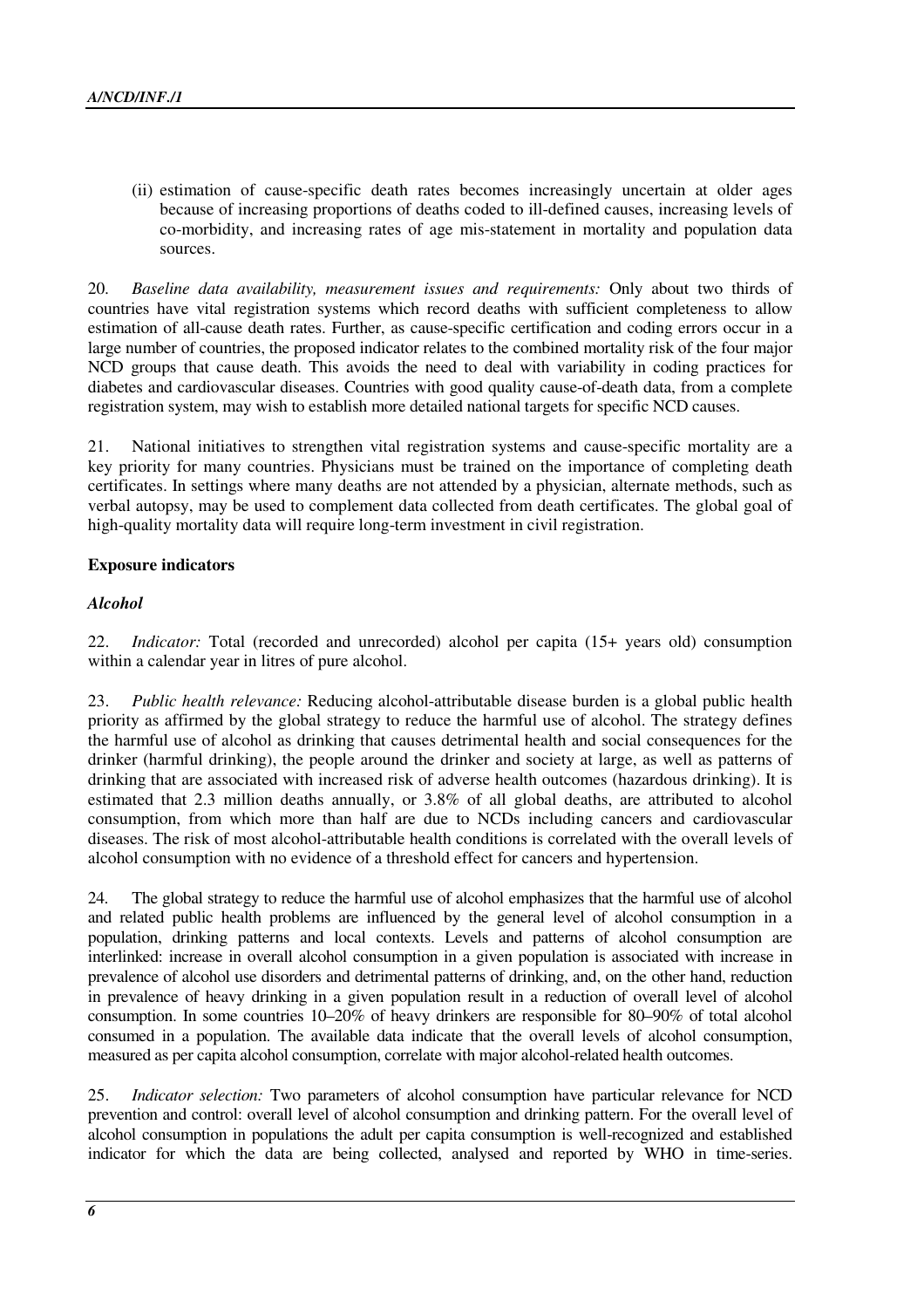Level of per capita consumption correlates with the levels of hazardous and harmful drinking and can be considered as the only reliable proxy measure for global monitoring of the "harmful use of alcohol" as defined in the global strategy to reduce the harmful use of alcohol. Prevalence of heavy episodic drinking is considered as the best indicator for describing the pattern of alcohol consumption associated with multiple negative health outcomes. However, significant methodological challenges in measurement of heavy episodic drinking, which is based on self-reporting data with significant bias potential, variability of data received in different surveys for any given population, lack of data at the global and regional levels available in time series for most countries of the world as well as significant costs involved in reliable data collection from countries, prevent the recommendation of this indicator as the key indicator for monitoring purposes worldwide. Indicators based on mortality and morbidity caused by alcohol consumption, such as alcohol liver cirrhosis, alcohol dependence or alcohol-induced psychoses, were considered but not recommended due to significant measurement challenges and lack of trend data in most Member States.

26. *Baseline data availability, measurement issues and requirements:* Data on total (recorded and unrecorded) per capita (15+) alcohol consumption in litres of pure alcohol for a calendar year are available for 192 Member States, and based on governmental national sales and export/import data, data available from alcohol industry sources and the Food and Agricultural Organization, as well as the estimates of unrecorded alcohol consumption. Assessment of the changes in overall alcohol consumption is based on documented changes in total adult (15+ years of age) alcohol per capita consumption expressed in litres of pure alcohol for a calendar year. In countries where the number of tourists per year is at least equal to the number of inhabitants, tourist consumption is taken into account in measuring alcohol per capita consumption. Since 2004, data for total (recorded and unrecorded) alcohol consumption are available for most Member States and there has been significant progress in improving the estimates of unrecorded alcohol consumption.

# *Fat intake*

27. *Indicator:* Age-standardized mean proportion of total energy intake from saturated fatty acids in adults aged 18+ years.

28. *Indicator:* Age-standardized mean proportion of total energy intake from polyunsaturated fatty acids in adults aged 18+ years.

29. *Public health relevance:* Excessive dietary fat intake has been linked to increased risk of obesity, coronary heart disease and certain types of cancer. High consumption of saturated-fatty acids is widely considered a risk factor for cardiovascular disease. In 2002, the joint WHO/FAO expert consultation recommended that for the prevention of NCDs, SFA consumption should be less than 10% of a person's total energy consumption. More recently, WHO recommended that SFA consumption should be less than 10% of a person's total energy consumption for the reduction of cardiovascular disease. An analysis of FAO Food Balance Sheets (FBS) indicates that in 2008 the intake of SFA ranged between 2% and 35%, with over 40 countries exceeding 10% of energy.

30. Analysis of cohort studies and randomized controlled trials indicates that isocaloric replacement of SFA with polyunsaturated fat reduces cardiovascular risk. A 10% reduction of coronary heart disease risk for each 5% increase in per cent energy from PUFA has been calculated.

31. *Indicator selection:* The proportion of total energy intake from both saturated fatty acids and polyunsaturated fatty acids need to be collected in order to monitor the shift in consumption patterns.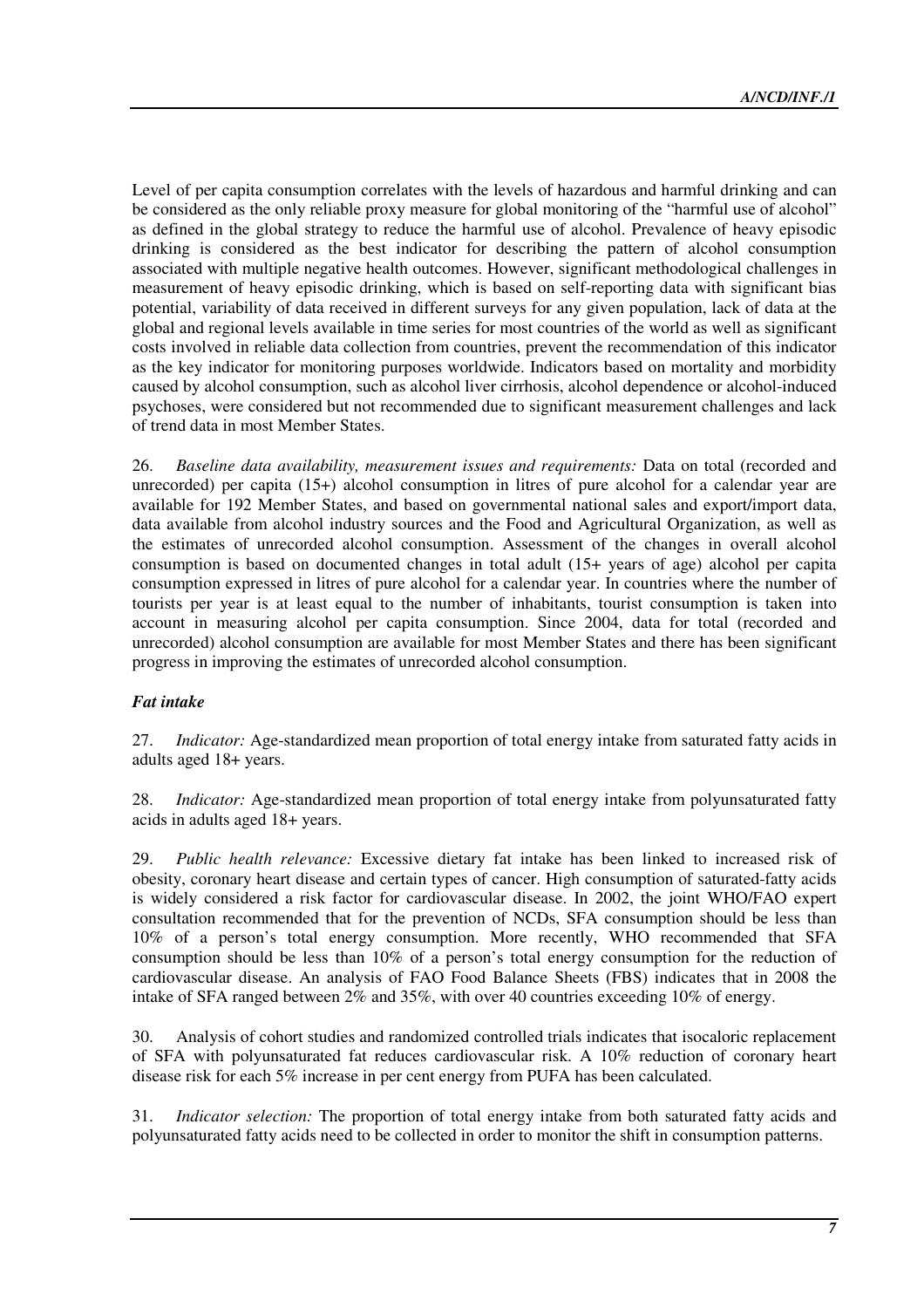32. *Baseline data availability, measurement issues and requirements:* Most dietary surveys from high-income countries report SFA intake (e.g.: Australia, Canada, Germany, Japan, New Zealand, United Kingdom of Great Britain and Northern Ireland, and the United States of America). A scoping of available national dietary surveys indicated that more than 60 countries have collected dietary data which contain SFA information. In addition, a large meta-analysis has been conducted in the context of the Global Burden of Disease project and will be available by end of 2012. Where SFA intake is not reported, assumptions can be made about SFA and PUFA from total fat intake. In the absence of SFA values in a food composition database, it is possible to estimate SFA intake through breaking down total fat by foods or food groups in order to calculate the fatty acid composition. For example, the fatty acid composition of dairy fat is quite similar across butter, cheese, yoghurt, etc. and, it is, therefore, possible to estimate the SFA and PUFA content of dairy food if the total fat content is known. Similar estimations can be made for meats, nuts, seeds, and oils.

#### *Low fruit and vegetable intake*

33. *Indicator:* Age-standardized prevalence of adult (aged 18+ years) population consuming less than five total servings (400 grams) of fruit and vegetables per day.

34. *Public health relevance:* Approximately 16 million (1.0%) DALYs and 1.7 million (2.8%) of deaths worldwide are attributable to low fruit and vegetable consumption. Adequate consumption of fruit and vegetables reduces the risk for cardiovascular diseases, stomach cancer and colorectal cancer. There is convincing evidence that the consumption of high levels of high-energy foods, such as processed foods that are high in fats and sugars, promotes obesity compared to low-energy foods such as fruits and vegetables.

35. *Indicator selection:* The consumption of at least 400g of fruit and vegetables per day is recommended as a population intake goal, to prevent diet-related chronic diseases.

36. *Baseline data availability, measurement issues and requirements:* Data on low fruit and vegetable consumption are collected in health risk behaviour surveys and nutrition surveys. Surveys must capture all consumption fruit and vegetables using standard serving size portions of 80 grams per serving.

# *Obesity and overweight*

37. *Indicator:* Age-standardized prevalence of obesity (defined as a body mass index (BMI) equal or greater than 30 kg/m<sup>2</sup>) in adults aged 18+ years.

38. *Indicator:* Age-standardized prevalence of overweight in adults aged 18+ years and adolescents (defined as body mass index equal or greater than  $25 \text{ kg/m}^2$  for adults and according to the WHO Growth Reference for adolescents) .

39. *Public health relevance:* The relationship between poor health outcomes/all-cause mortality and obesity is well-established. Worldwide, at least 2.8 million people die each year as a result of being overweight or obese, and an estimated 35.8 million (2.3%) of global DALYs are caused by overweight or obesity. In 2008, 9.8% of men and 13.8% of women in the world were obese (with a BMI  $\geq$  30 kg/m<sup>2</sup>), compared with 4.8% for men and 7.9% for women in 1980 (32). An estimated 205 million men and 297 million women over the age of 20 were obese in 2008 – a total of more than 500 million adults worldwide.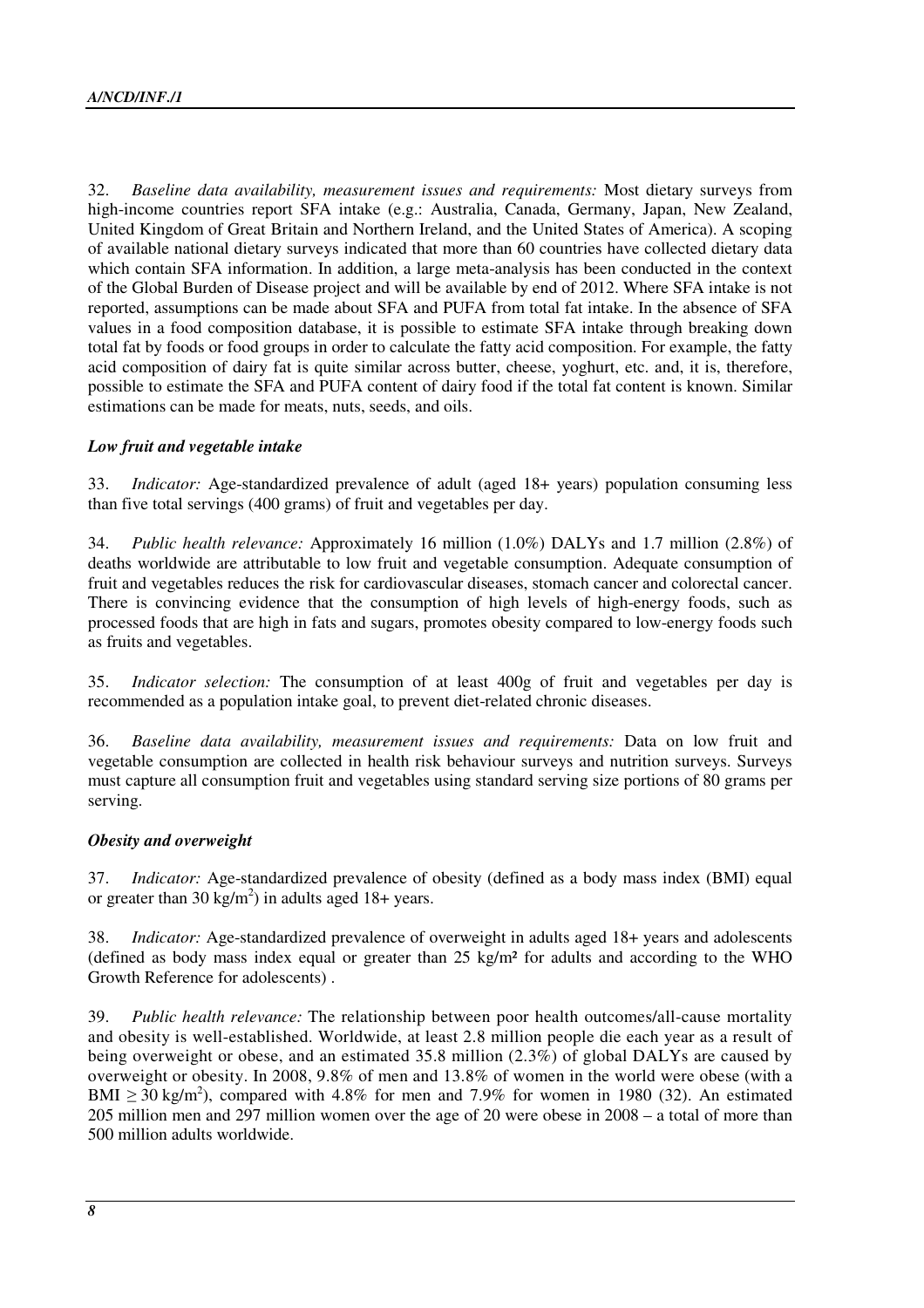40. *Indicator selection:* Body mass index is a simple index of weight-for-height that is commonly used to classify overweight and obesity in adults. It is defined as a person's weight in kilograms divided by the square of height in meters  $(kg/m<sup>2</sup>)$ . These indicators use the WHO definition for overweight and obesity, where a BMI greater than or equal to 25 refers to "overweight" and a BMI greater than or equal to 30 refers to "obesity". BMI provides the most useful population-level measure of overweight and obesity as it is the same for both sexes and for all ages of adults.

41. *Baseline data availability, measurement issues and requirements:* Data on prevalence of overweight and obesity in adults are widely available from Member States. Data are collected in health examination surveys and/or nutrition surveys, which include anthropometric measures (i.e. height and weight). Data on prevalence of overweight and obesity in adolescents are collected primarily through school-based health surveys.

# *Physical inactivity*

42. *Indicator:* Age-standardized prevalence of insufficient physical activity in adults aged 18+ years (defined as less than 150 minutes of moderate-intensity activity per week, or equivalent).

43. *Public health relevance:* Insufficient physical activity is the fourth leading risk factor for mortality. Approximately 3.2 million deaths and 32.1 million DALYs (representing about 2.1% of global DALYs) each year are attributable to insufficient physical activity. People who are insufficiently physically active have a 20% to 30% increased risk of all-cause mortality compared to those who engage in at least 30 minutes of moderate intensity physical activity most days of the week. In 2008 it was estimated that 31% of persons aged 15+ were insufficiently active (males 28% and females 34%).

44. *Indicator selection:* The cut-point of less than 150 minutes of moderate activity per week (or equivalent) was chosen since a vast and strong body of scientific evidence shows that people meeting this threshold have higher levels of health-related fitness, a lower risk profile for developing a number of disabling medical conditions, and lower rates of various chronic NCDs than people who are inactive.

45. This indicator is calculated from age-specific prevalence values of insufficient physical activity. Age standardization is done in order to control differences in population age structure over time and across countries. The lower age limit of 18 years was selected taking into consideration the nature and availability of the scientific evidence relevant to health outcomes.

46. *Baseline data availability, measurement issues and requirements:* Data on physical activity patterns are collected in health risk behaviour surveys. Surveys must capture physical activity across all domains of life including work/household, transport, and leisure time for the general population.

# *Raised blood glucose/diabetes*

47. *Indicator:* Age-standardized prevalence of raised blood glucose/diabetes among adults aged 18+ years (defined as fasting plasma glucose ≥7.0 mmol/L (126, mg/dl) or on medication for raised blood glucose).

48. *Public health relevance:* Diabetes, impaired glucose tolerance and impaired fasting glycaemia are risk categories for future development of diabetes and cardiovascular disease. In 2008, diabetes was directly responsible for 1.3 million deaths. In 2008, the global prevalence of diabetes (defined, in the estimates, as having a fasting plasma glucose value  $\geq 7.0$  mmol/L (126 mg/dl) or on medication for raised blood glucose) was estimated to be nearly 10%.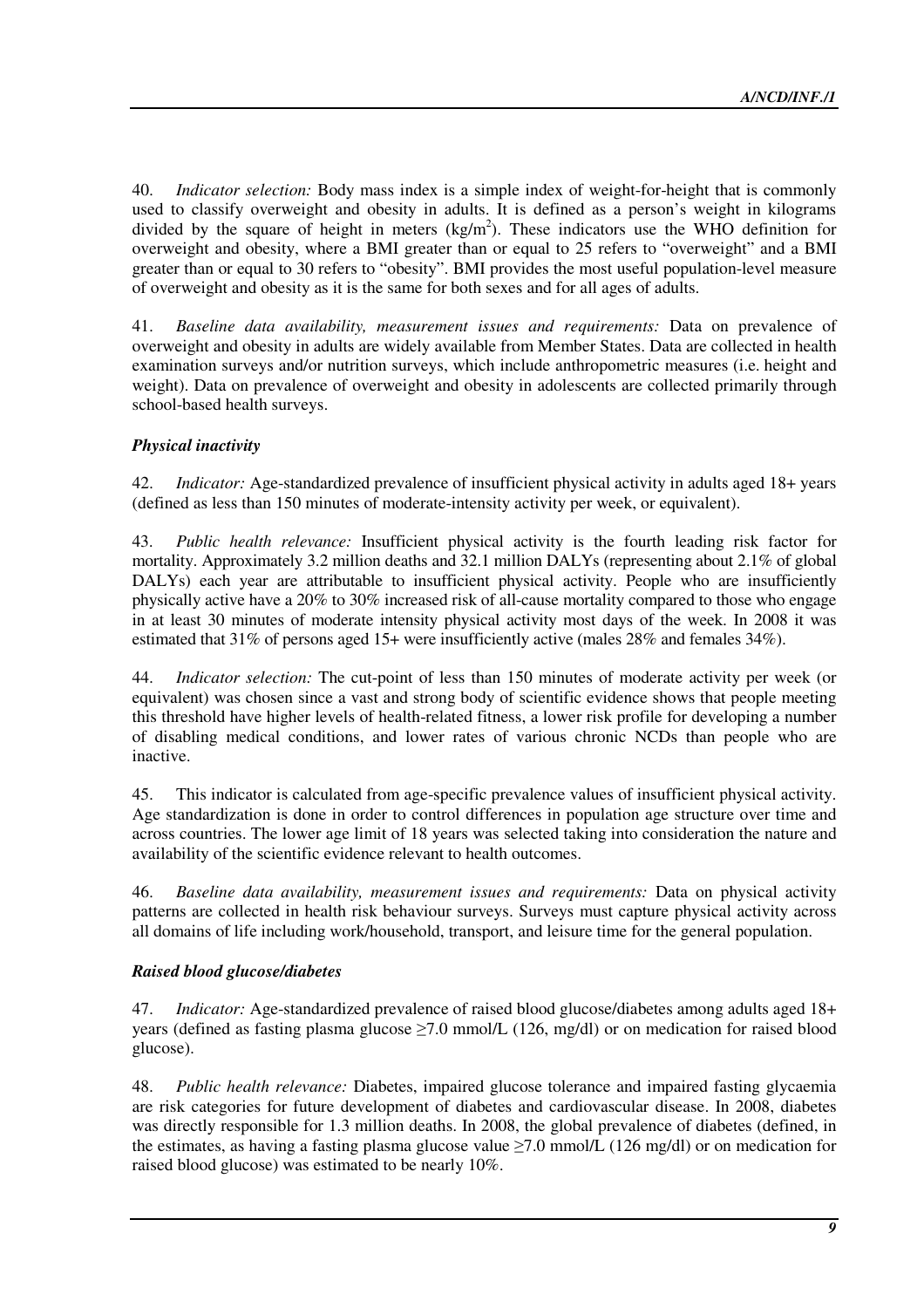49. *Indicator selection:* Fasting plasma glucose values have been selected as the indicator due to wide availability in nationally representative surveys. Although the use of HbA1c is becoming increasingly accepted as a valid test to diagnose diabetes, it is not recommended for monitoring this target due to its higher cost in comparison to other diagnostic tools and a lack of standardization in its measurement across different populations.

50. *Baseline data availability, measurement issues and requirements:* More than 100 countries, including many low- and middle-income countries, have collected data on fasting blood glucose, through nationally representative health examination surveys. Glucose must be measured, not selfreported, and measurements must be taken after the person has fasted for at least eight hours. There are two main blood chemistry screening methods – dry and wet chemistry. Dry chemistry uses capillary blood taken from a finger and used in a rapid diagnostic test. Wet chemistry uses a venous blood sample with a laboratory based test. Most population based surveys used dry chemistry rapid diagnostic tests to gather fasting blood glucose values.

# *Raised blood pressure*

51. *Indicator:* Age-standardized prevalence of raised blood pressure (defined as systolic blood pressure ≥140 and/or diastolic blood pressure ≥90) among adults aged 18+ years.

52. *Public health relevance:* Worldwide, raised blood pressure is estimated to cause 7.5 million deaths, about 12.8% of the total of all deaths. This accounts for 57 million disability adjusted life years (DALYS) or 3.7% of total DALYS. Raised blood pressure is a major risk factor for coronary heart disease and ischaemic as well as haemorrhagic stroke. Globally, the overall prevalence of raised blood pressure in those aged 25 and over was 40% in 2008.

53. *Indicator selection:* Stage 1/Grade 1 hypertension is defined in a clinical setting when the mean blood pressure is equal to or above 140/90 and less than 160/100 on two or more measurements on each of two or more visits on separate days. Treating systolic blood pressure and diastolic blood pressure to targets that are less than 140/90 is associated with a decrease in cardiovascular complications.

54. *Baseline data availability, measurement issues and requirements:* A significant number of countries, including many low- and middle-income countries, have collected data on measured blood pressure health examination surveys. Blood pressure must be measured, not self-reported.

# *Raised total cholesterol*

55. *Indicator:* Age-standardized prevalence of raised total cholesterol among adults aged 18+ years (defined as total cholesterol  $\geq$ 5.0 mmol/L or 190mg/dl).

56. *Public health relevance:* Raised cholesterol levels increase the risks of heart disease and stroke. Globally, a third of ischaemic heart disease is attributable to high cholesterol. Overall, raised cholesterol is estimated to cause 2.6 million deaths (4.5% of total) and 29.7 million DALYS, or 2% of total DALYS. Raised total cholesterol is a major cause of disease burden in both the developed and developing world as a risk factor for ischemic heart disease and stroke. In 2008, the global prevalence of raised total cholesterol among adults was 39% (37% for males and 40% for females). Globally, mean total cholesterol changed little between 1980 and 2008, falling by less than 0.1 mmol/L per decade in men and women.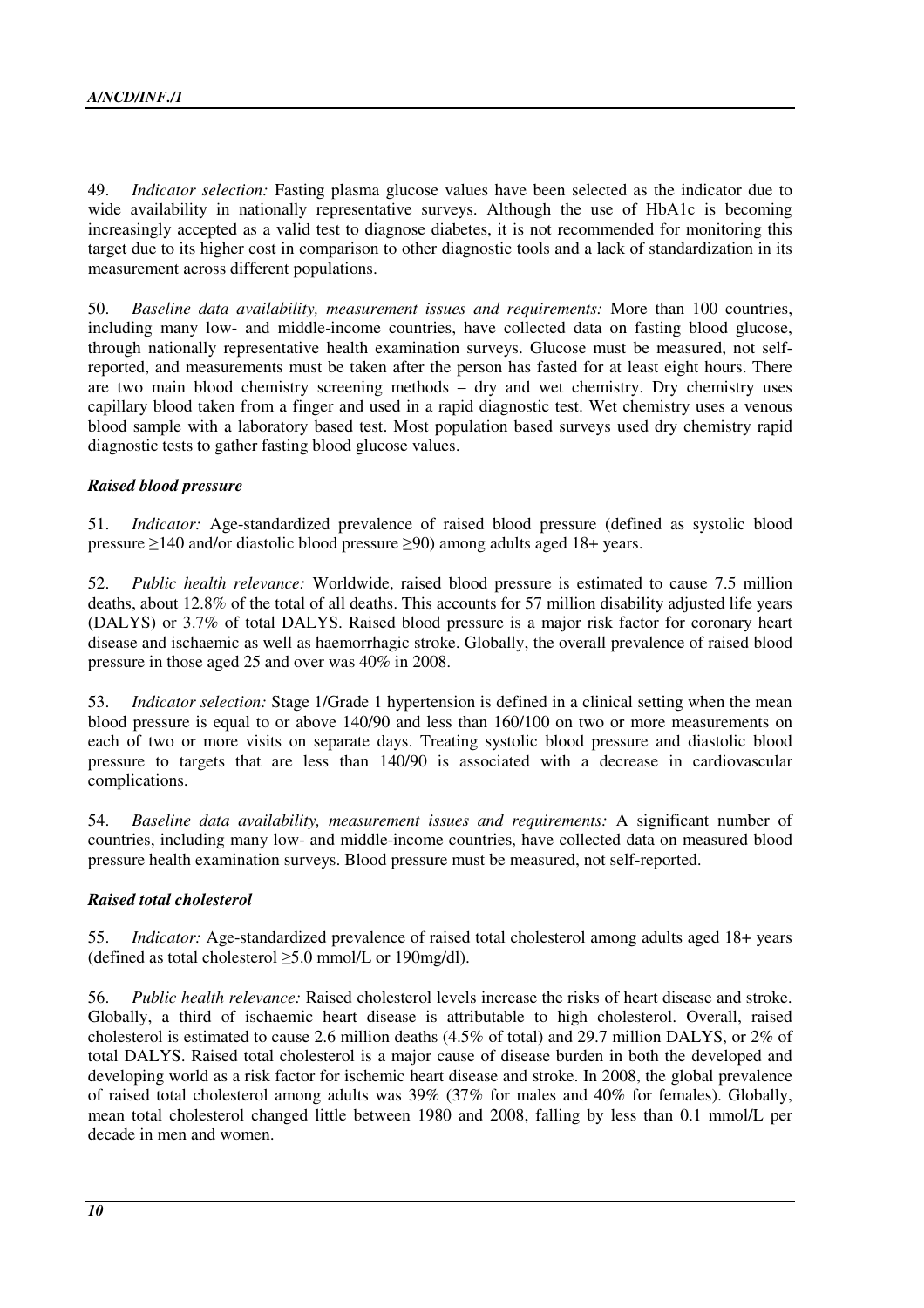57. *Indicator selection:* Raised total cholesterol defined as ≥5.0 mmol/L or 190mg/dl is used by WHO in guidelines for assessment and management of cardiovascular risk.

58. *Baseline data availability, measurement issues and requirements:* Around 50 countries have nationally representative data on raised total cholesterol, many of these are low- and middle-income countries who have collected data on total cholesterol, through nationally representative surveys. Cholesterol values must be measured, not self-reported. There are two main blood chemistry screening methods – dry and wet chemistry. Dry chemistry uses capillary blood taken from a finger and used in a rapid diagnostic test. Wet chemistry uses a venous blood sample with a laboratory based test. Most population based surveys used dry chemistry rapid diagnostic tests to gather cholesterol values.

# *Salt/sodium intake*

59. *Indicator:* Age-standardized mean population intake of salt (sodium chloride) per day in grams in adults aged 18+ years.

60. *Public health relevance:* The amount of dietary salt (sodium chloride) consumed is an important determinant of blood pressure levels and of hypertension and overall cardiovascular risk. A salt intake of less than 5 grams (approximately 2g sodium) per person per day is recommended by WHO for the prevention of cardiovascular diseases, the leading cause of death globally. However, data from various countries indicate that most populations are consuming much more salt than recommended. In many highincome countries, approximately 75% of salt in the diet comes from processed foods and meals prepared outside the home. In many low- and middle-income countries, most sodium consumption comes from salt added at home in cooking and at the table or through condiments such as fish sauce and soy sauce. Decreasing dietary salt intake from the current global levels of 9–12 grams per day to the recommended level of less than 5 grams per day would have a major impact on blood pressure and cardiovascular disease, averting up to 2.5 million deaths due to heart attacks and stroke worldwide each year.

61. *Indicator selection:* A salt intake of less than 5 grams (approximately 2g sodium) per person per day is recommended by WHO for the prevention of cardiovascular diseases, the leading cause of death globally. Salt reduction strategies are a "best buy" in the prevention of NCDs.

62. *Baseline data availability, measurement issues and requirements:* There are limited national data on measured salt/sodium intake, with population based values available only in a few, mostly high-income, countries. Country estimates of mean population salt/sodium are in preparation as part of the Global Burden of Disease update, and will be available by the end of 2012. There is substantial work and regional collaboration currently under way towards the development of monitoring mechanisms, including in low- and middle-income countries. For example, the WHO STEPwise approach to Surveillance (STEPS) tool is currently developing a module on dietary sodium intake that will incorporate both questions to assess sources of sodium, and urine collection, which will facilitate the reporting against this indicator in the future. The gold-standard for estimating salt intake is through 24-hour urine collection, however other methods such as spot urines and food frequency surveys may be more feasible to administer at the population level.

#### *Tobacco*

63. *Indicator:* Age-standardized prevalence of current tobacco smoking among persons aged 15+ years.

64. *Public health relevance:* Risks to health from tobacco use result from direct consumption of both smokeless and smoking tobacco, and from exposure to second-hand smoke. There is no proven safe level of tobacco use. All current (daily and occasional) users of tobacco are at risk of a variety of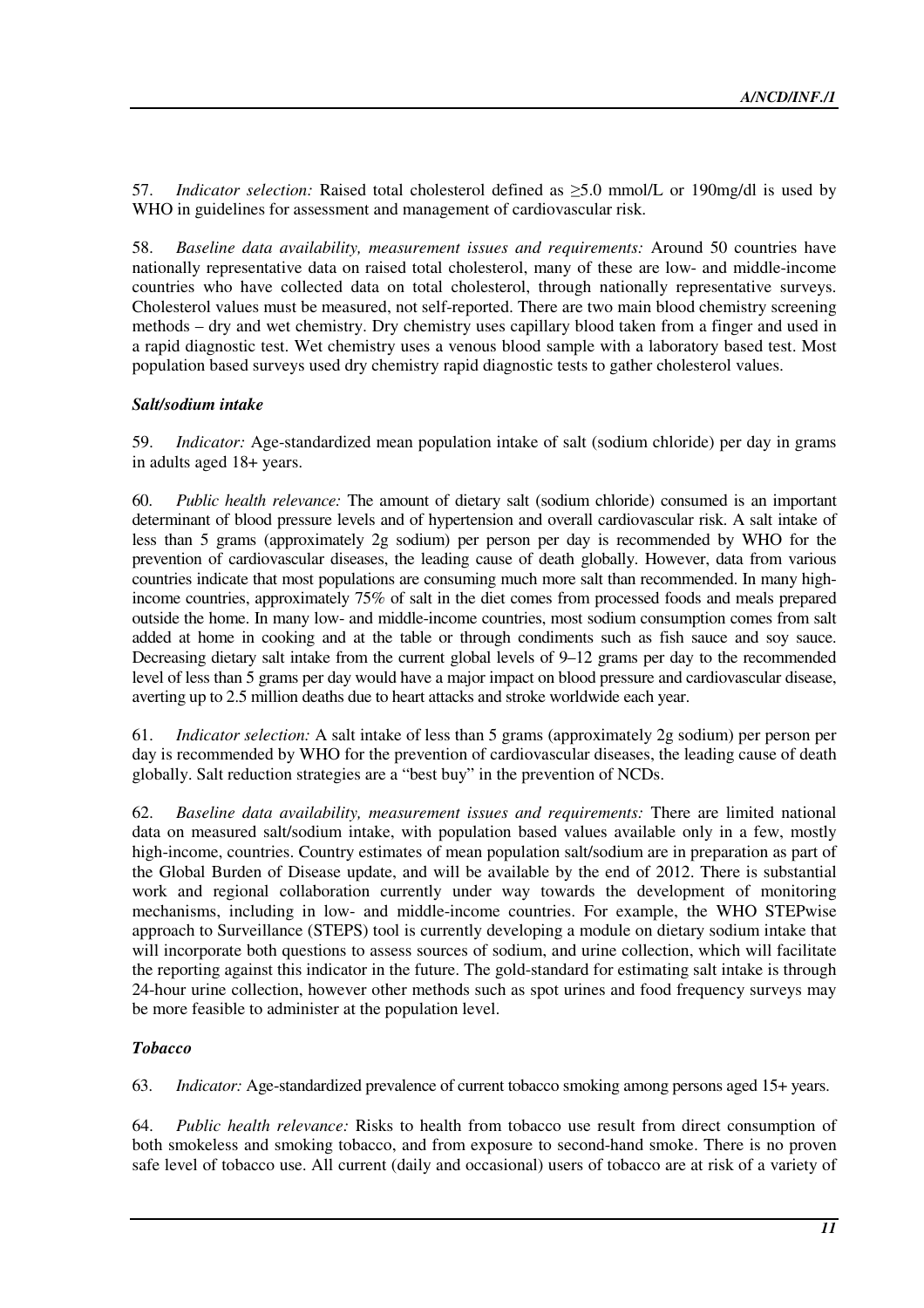poor health outcomes across the life-course, and for NCDs in adulthood. Almost six million people die from tobacco use each year, accounting for 6% of all female and 12% of all male deaths in the world. Of these deaths, 600 000 are attributable to second-hand smoke exposure among non-smokers and more than five million to direct tobacco use. Tobacco smoking is estimated to cause about 71% of lung cancer deaths, 42% of chronic respiratory disease and nearly 10% of ischaemic heart disease deaths. In 2008, global adult tobacco prevalence of current smoking was 22% across both sexes (36% for males and 8% for females).

65. *Indicator selection:* Although tobacco interventions must address issues associated with both smokeless and smoking tobacco, at this time a target for tobacco smoking can be realistically set for smoking tobacco only because of greater availability of time trend data for smoking tobacco that allows for more meaningful trend analysis. "Tobacco smoking" includes any smoked form of tobacco.

66. *Baseline data availability, measurement issues and requirements:* Under WHO FCTC Article 20, countries must establish a national system for the epidemiological surveillance of tobacco consumption and maintain updated data from surveillance programmes. WHO under the aegis of the Global Tobacco Surveillance System has developed a set of tobacco indicators and associated questions that can be used globally in all surveys. Although all countries collect data on smoking tobacco, not all collect data on smokeless tobacco. In addition to countries where consumption of smokeless tobacco is already a substantial problem, all countries are encouraged to include monitoring the prevalence of smokeless tobacco as the tobacco industry is increasingly marketing smokeless tobacco worldwide. The up-to-now global focus on monitoring smoking tobacco is based on the fact that the quality and quantity over time of data on smoking tobacco are much more complete than for smokeless tobacco.

# **Health system response indicators**

#### *Cervical cancer screening*

67. *Indicator:* Prevalence of women between ages 30–49 years screened for cervical cancer at least once.

68. *Public health relevance:* There were an estimated 530 000 global cases of cervical cancer and 270 000 global deaths from the disease in 2008, with over 80% of these in low- and middle-income countries. Cervical cancer is the most common female cancer in low- and middle-income countries. The widespread use of screening in high-income countries has resulted in a dramatic decline in cervical cancer mortality over the last three decades.

69. Over 95% of the cervical cancer burden is potentially avoidable by good-quality screening programmes and vaccination against HPV16 and 18 – the latter being the causal agent for up to 70% of cervical cancer. IARC concludes that there is sufficient evidence that cervical cancer screening can reduce cervical cancer mortality by 80% or more among screened women. Recent developments in technologies adapted to low-resource settings make screening and treatment of cervical precancerous lesions feasible and highly cost-effective for all countries. Early detection and treatment of precancerous lesions can result in massive improvements of survival, and are especially important in developing countries where access to expensive cancer treatment is limited.

70. In high resource settings, cytology (pap smear) is the most widely used screening test. Among the various screening tests, which are feasible in low resource settings, HPV testing and visual inspection with acetic acid (VIA) have been demonstrated to be effective in decreasing cervical cancer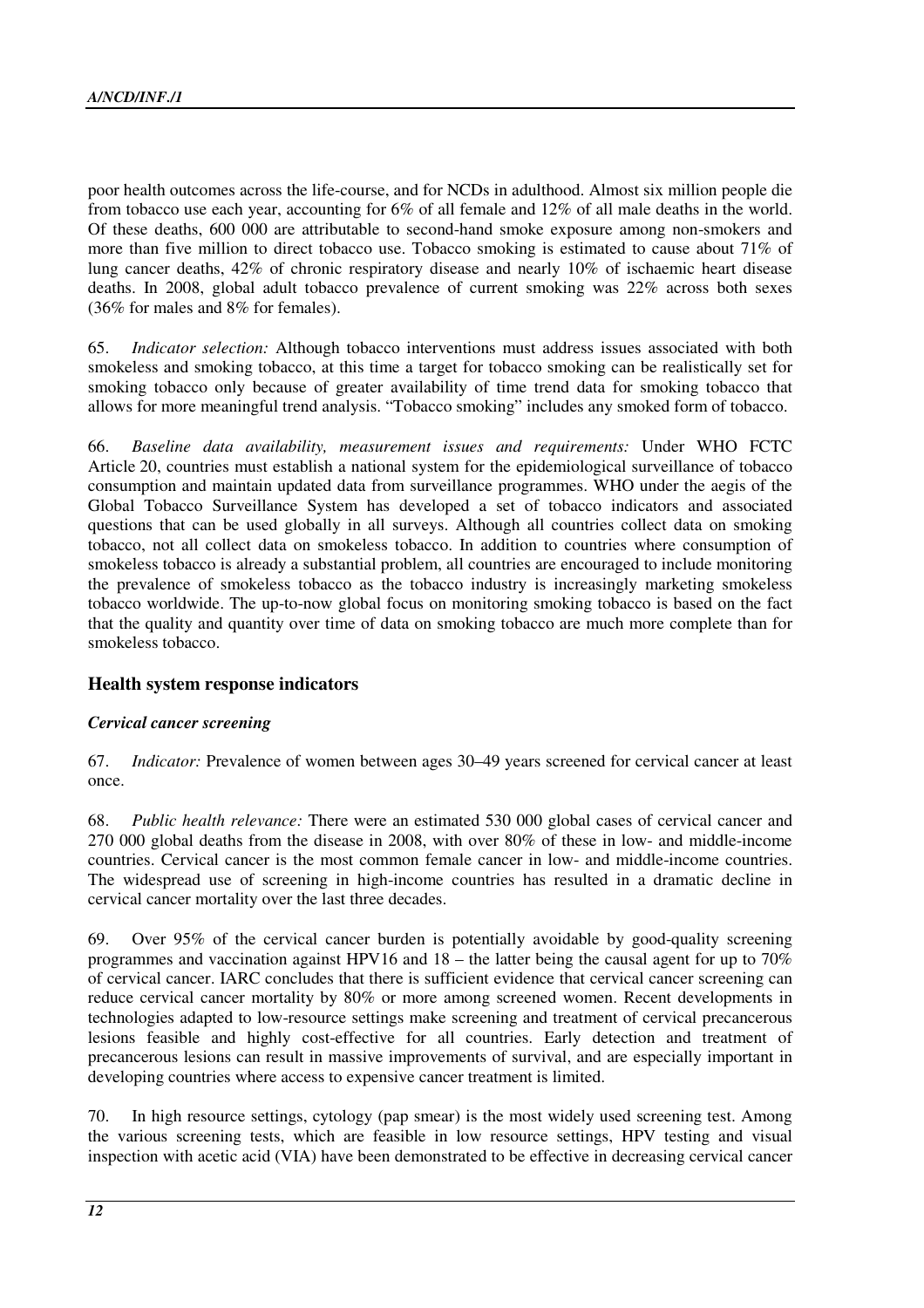mortality. HPV testing has better sensitivity, reproducibility, and negative predictive value than cytology and VIA. However, its current cost prohibits widespread use.

71. *Indicator selection:* Cervical cancer screening aims to detect precancerous changes, which, if not treated, may lead to cancer. In resource-poor settings, 30 to 49 year old women comprise the target audience because cervical cancer is rare in women under 30 and most common in women over 40 years. Screening younger women will detect many lesions that are not likely to develop into cancer, will lead to considerable overtreatment, and is not cost-effective. New programmes should start by screening women aged 30 years or more, and include younger women only when the higher-risk group has been covered. If a woman can be screened only once in her lifetime, WHO recommends the best age is between 35 and 45 years.

72. *Baseline data availability, measurement issues and requirements:* Comparable baseline data for screening coverage are available for around one quarter of all countries. However, the majority of these are programme-based, not population-based nationally representative data. Data may be available from nationally representative population-based surveys. However, the validity of self-reported screening has not been well established in low- and middle-income countries.

#### *Drug therapy to prevent heart attacks and strokes*

73. *Indicator:* Drug therapy to prevent heart attacks and strokes (includes glycemic control), and counselling for people aged 40+ years with a 10 year cardiovascular risk  $\geq 30\%$  (includes those with existing cardiovascular disease).

74. *Public health relevance:* Population-based interventions alone will not be sufficient to prevent heart attacks and strokes for people with a 10 year cardiovascular risk of 30% or higher. People at such risk level usually have modest elevations of multiple risk factors, such as smoking, raised blood pressure, raised cholesterol and/or diabetes. To prevent heart attacks and strokes in this population, cardiovascular risk needs to be lowered through counselling and appropriate drug therapy. Historic experience in high-income countries with declining cardiovascular mortality rates indicate that about 50% of the decrease can be attributed to reduction of cardiovascular risk through treatment, including secondary prevention. The absolute risk approach, which is monitored by this indicator, provides the most cost effective way of achieving this objective.

75. If implemented through a primary health care approach, the total cardiovascular disease risk approach is estimated to lower the cardiovascular disease burden at least by one third.

76. *Indicator selection:* WHO recommends drug therapy for prevention and control of heart attacks and strokes because it is feasible, high impact and affordable, even in low- and middle-income countries. This approach is considered more cost-effective and less expensive than conventional single risk factor interventions that address hypertension or hyper-cholesterolemia and is one of the "best buy" interventions.

77. *Baseline data availability, measurement issues and requirements:* Data on coverage of drug therapy to individuals identified as at-risk is currently available in high-income countries and a few middle-income countries. Establishing a baseline for this indicator requires obtaining information on cardiovascular events and drug treatment when risk factor data (on blood pressure, blood sugar and blood cholesterol) are collected by Member States from existing or planned population based surveys. The WHO/ISH risk prediction charts or a national risk prediction tool can be used to factor in the risk factor data and treatment information to determine the coverage of people with a 10-year risk of heart attack or stroke  $\geq 30\%$ , with appropriate therapy.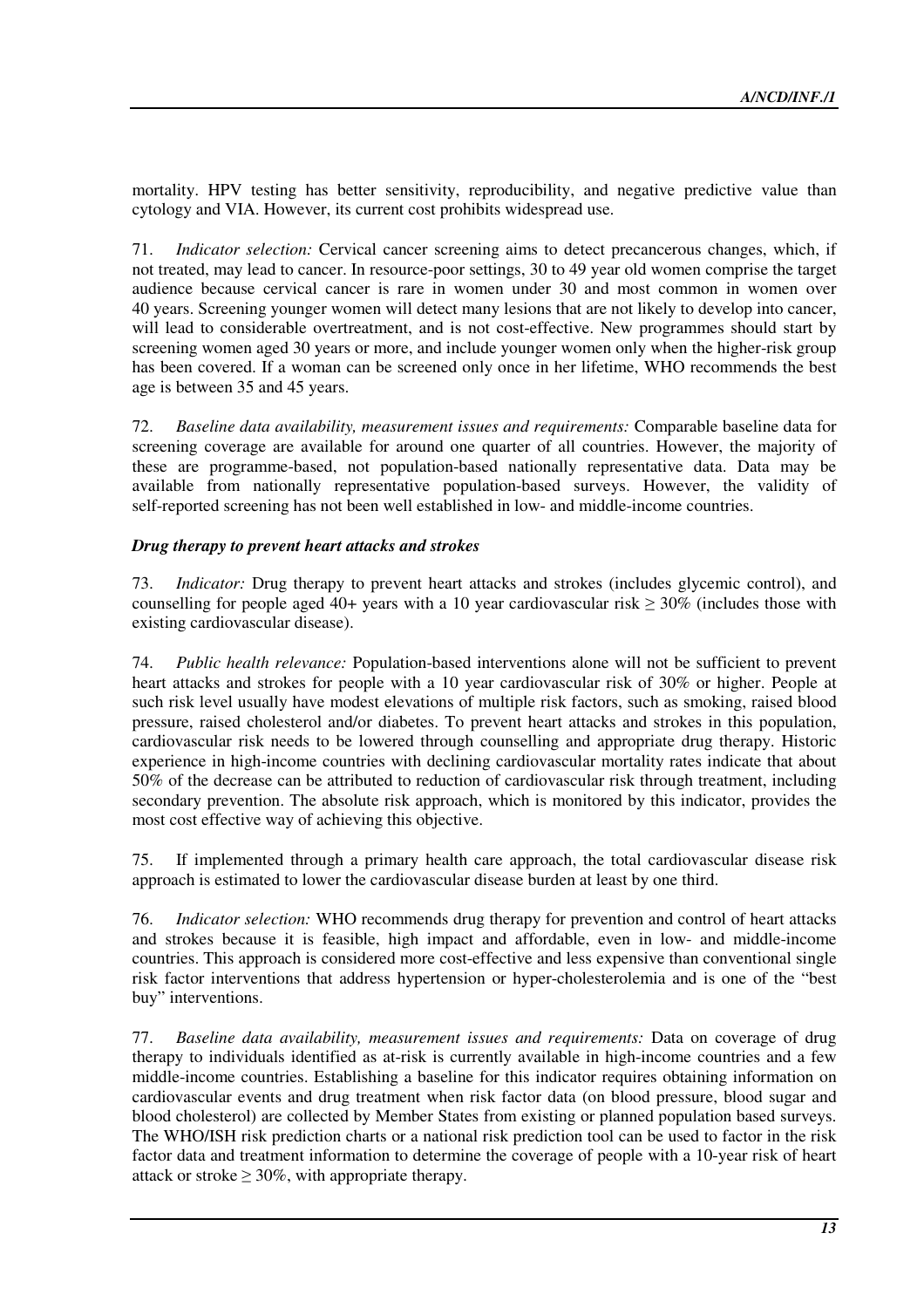## *Essential NCD medicines and basic technologies to treat major NCDs*

78. *Indicator:* Availability of basic technologies and generic essential medicines required to treat major NCDs in public and private sector facilities, including primary care facilities. The minimum list would include: medicines – at least aspirin, a statin, an angiotensin converting enzyme inhibitor, thiazide diuretic, a long acting calcium channel blocker, metformin, insulin, a bronchodilator and a steroid inhalant. Technologies – at least a blood pressure measurement device, a weighing scale, blood sugar and blood cholesterol measurement devices with strips and urine strips for albumin assay.

79. *Public health relevance:* Without effective medicines and essential diagnosing and monitoring equipment being available at health facilities to treat NCDs, patients will suffer short and long term adverse effects from their disease. Recently shortages have been reported in many high-income countries and reporting systems have been upgraded to collect and disseminate such data quickly. WHO has reported data from 2779 facilities in 40 developing countries and showed that the mean availability of NCD generic medicines was 36% in the public sector and 55% in the private sector. Recent WHO supported Service Availability and Readiness Assessment (SARA) surveys in Sierra Leone and Zambia showed very similar results.

80. *Indicator selection:* WHO recommends drug treatment for high-risk people including those with diabetes in order to prevent and control heart attacks, strokes and diabetes complications. This set of technologies and medicines will enable these "best buy" interventions to be implemented in primary care.

81. *Baseline data availability, measurement issues and requirements:* All high-income countries have systems in place to report on availability of NCD medicines. These sources could be used to generate availability data. Many surveys on medicine availability and pricing have already been undertaken in low- and middle-income countries and the results are available.

82. Every country is likely to have slightly different national treatment guidelines and thus the list of medicines to be assessed will need to be customized for each country's situation. However as has been shown in other surveys the overall availability is comparable over time and across countries. To be specific and consistent the medicines to be assessed for availability might need to be adjusted to take account of national guidelines.

#### *Palliative care*

83. *Indicator:* Access to palliative care assessed by morphine-equivalent consumption of strong opioid analgesics (excluding methadone) per death from cancer.

84. *Public health relevance:* Every year, tens of millions of patients with noncommunicable diseases require palliative care to relieve suffering or, when curative treatment is no longer an option, ensure the highest possible quality of life until death. Although it is considered an integral part of health services for many noncommunicable diseases, the vast majority of these patients do not have access to palliative care and face unnecessary suffering as a result. The Political Declaration of the High-level Meeting of the General Assembly on the Prevention and Control of Non-communicable Diseases acknowledged the need for palliative care for people with NCDs.

85. *Indicator selection:* This indicator is an effective proxy measurement for palliative care development for all life-threatening illnesses, including NCDs.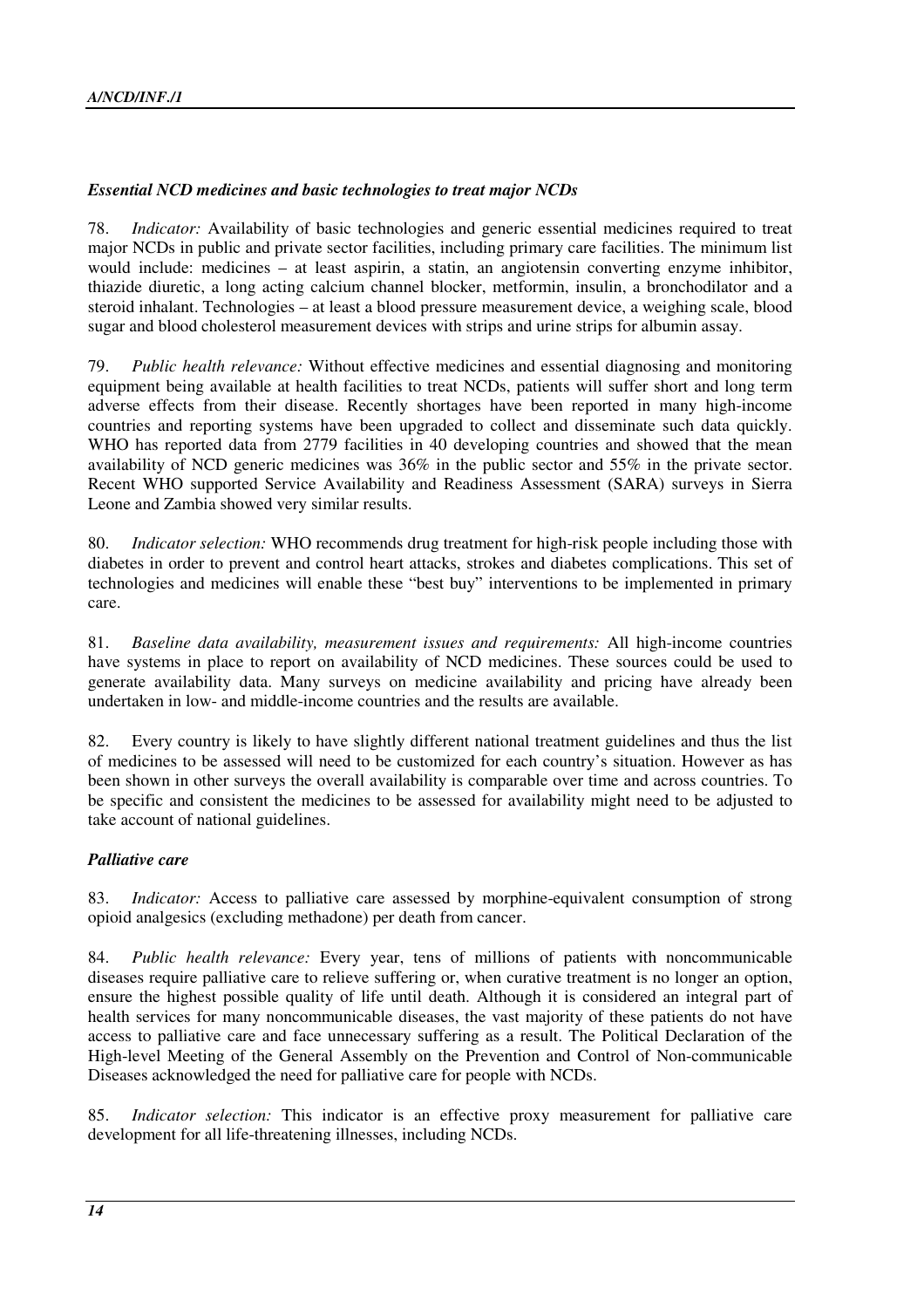86. *Baseline data availability, measurement issues and requirements:* Data required are already collected annually. WHO produces estimates of the number of deaths from cancer. The International Narcotics Control Board annually publishes consumption data for narcotic drugs, including strong opioid analgesics, as reported by countries. Morphine equivalent is a metric to standardize doses of strong opioids and allow combination and comparison of different medicinal opioids. This equation is taken from the ratios of the defined daily dose (oral dosing for all except fentanyl, which is transdermal) as described by the WHO Collaborating Centre for Drug Statistics Methodology. Because of methadone's widespread use in opioid substitution therapy and its relatively rare use to treat moderate to severe pain, non-methadone morphine equivalent is also used in some instances. It is proposed to use the non-methadone morphine equivalent value to avoid consumption of methadone for drug treatment distorting the calculations.

#### *Policies to eliminate industrially produced trans-fatty acids*

87. *Indicator:* National policies that virtually eliminate partially hydrogenated vegetable oils in the food supply and replace with polyunsaturated fatty acids.

88. *Public health relevance: Trans*-fatty acids (TFA) negatively affect blood lipids and fatty acid metabolism, endothelial function and inflammation, thus increasing the risk of type 2 diabetes and cardiovascular diseases. TFA increase the risk for coronary heart disease through their negative effect on serum lipids, raising low-density lipoprotein and decreasing high-density lipoprotein in the blood, even more than saturated fat. In particular, the consumption of TFA from partially hydrogenated oils adversely affects multiple cardiovascular risk factors and contributes significantly to an increased risk of coronary heart disease events. TFA also worsen insulin resistance, particular among predisposed individuals with risk factors (e.g. raised blood glucose, overweight and obesity, or physical inactivity).

89. WHO recommends that the consumption of TFA should be eliminated. In 2002, the joint WHO/FAO expert consultation recommended that for the prevention of NCDs, TFA should be less than 1% of total energy consumption. In 2007, the WHO Scientific Update agreed that TFA should be considered as industrial food additives with no demonstrable benefits and that are clear hazards to human health.

90. *Indicator selection:* Replacement of industrially produced TFA with polyunsaturated fatty acids is a "best buy" for the prevention of NCDs.

91. *Baseline data availability, measurement issues and requirements:* Tracking policy and programme implementation for this indicator will be collected on a regular basis through the WHO NCD Country Capacity Survey and the WHO global nutrition policy review.

#### *Marketing of foods high in saturated fats, trans-fatty acids, free sugars, or salt to children*

92. *Indicator:* Policies to reduce the impact on children of marketing of foods high in saturated fats, *trans*-fatty acids, free sugars, or salt.

93. *Public health relevance:* Evidence from systematic reviews on the extent, nature and effects of food marketing to children conclude that advertising is extensive and other forms of food marketing to children are widespread across the world. Most of this marketing is for foods with a high content of fat, sugar or salt. Evidence also shows that television advertising influences children's food preferences, purchase requests and consumption patterns. Television advertising is gradually being complemented by a mix of marketing communications that focus on branding and building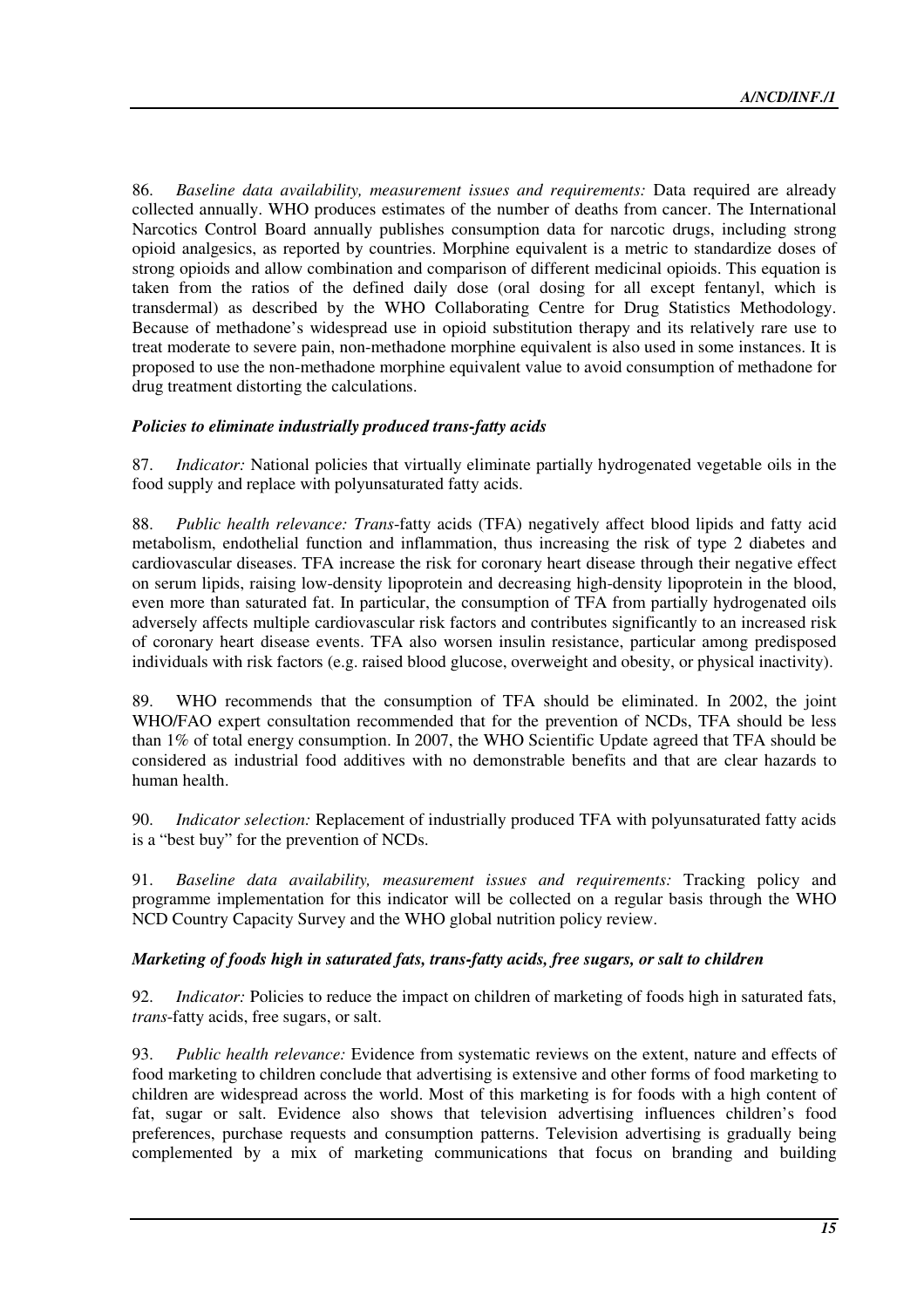relationships with consumers. Food marketing to children is now a global phenomenon and tends to be pluralistic and integrated, using multiple messages in multiple channels.

94. *Indicator selection:* In May 2010, at the Sixty-third World Health Assembly, the WHO Member States endorsed a set of recommendations on the marketing of foods and non-alcoholic beverages to children (see resolution WHA63.14). The main purpose of the recommendations is to guide efforts by Member States in designing new and/or strengthening existing policies on food marketing communications to children in order to reduce the impact on children of marketing of foods high in saturated fats, *trans*-fatty acids, free sugars, or salt. A number of countries have already started to implement resolution WHA63.14 – these include Ireland, Malaysia, Spain, Sweden, and the United Kingdom of Great Britain and Northern Ireland.

95. *Baseline data availability, measurement issues and requirements:* In resolution WHA63.14 (subparagraph 2(3)), the Health Assembly urges Member States to establish a system for monitoring and evaluating the implementation of the recommendations on the marketing of foods and non-alcoholic beverages to children. Tracking policy and programme implementation for this indicator will be collected on a regular basis through the WHO NCD capacity survey and the WHO global nutrition policy review.

# **Vaccination against cancer-causing infections**

96. *Indicator:* Vaccination against cancer-causing infections: human papillomavirus (HPV) and hepatitis B virus (HBV).

97. *Public health relevance:* Globally there were an estimated 694 000 deaths from liver cancer in 2008 (477 000 in men, 217 000 in women) and because of its high fatality (overall ratio of mortality to incidence of 0.93), liver cancer is the third most common cause of death from cancer worldwide. HBV is a major cause of liver cancer accounting for 54% of liver cancer cases worldwide (59% of liver cancers in developing countries). In addition, HBV results in liver cirrhosis and in total it is estimated that 600 000 people die each year from chronic HBV infections, mainly from cirrhosis and liver cancer. People with chronic HBV infection have a 15%–25% risk of dying prematurely from HBVrelated cirrhosis and liver cancer. A safe effective vaccine to prevent chronic infection with HBV is available and is recommended by WHO to be included in national infant vaccination programmes. The key strategy for achieving the goal is universal infant vaccination with 3 doses of hepatitis B vaccine, with the first dose delivered within 24 hours of birth.

98. Almost half a million women develop cervical cancer per year. Cervical cancer is caused by certain types of human papillomavirus (HPV) and is the most common cancer affecting women in developing countries. Two HPV vaccines have been approved for use in many countries. Clinical trial results show that both vaccines are safe and effective in preventing infections with the two types of HPV that cause most cervical cancer and precancerous cervical lesions.

99. *Indicator selection:* Preventing liver cancer via hepatitis B vaccination is classified as a "best buy" by WHO. HPV vaccination is potentially very cost effective if it can be made available at below I\$ 10 per vaccinated girl.

100. *Baseline data availability, measurement issues and requirements:* Data on HPV and HBV are obtained from prevalence surveys conducted to monitor national immunization programme coverage. The WHO-UNICEF immunization survey and national immunization programme databases provide data on coverage for a significant number of countries.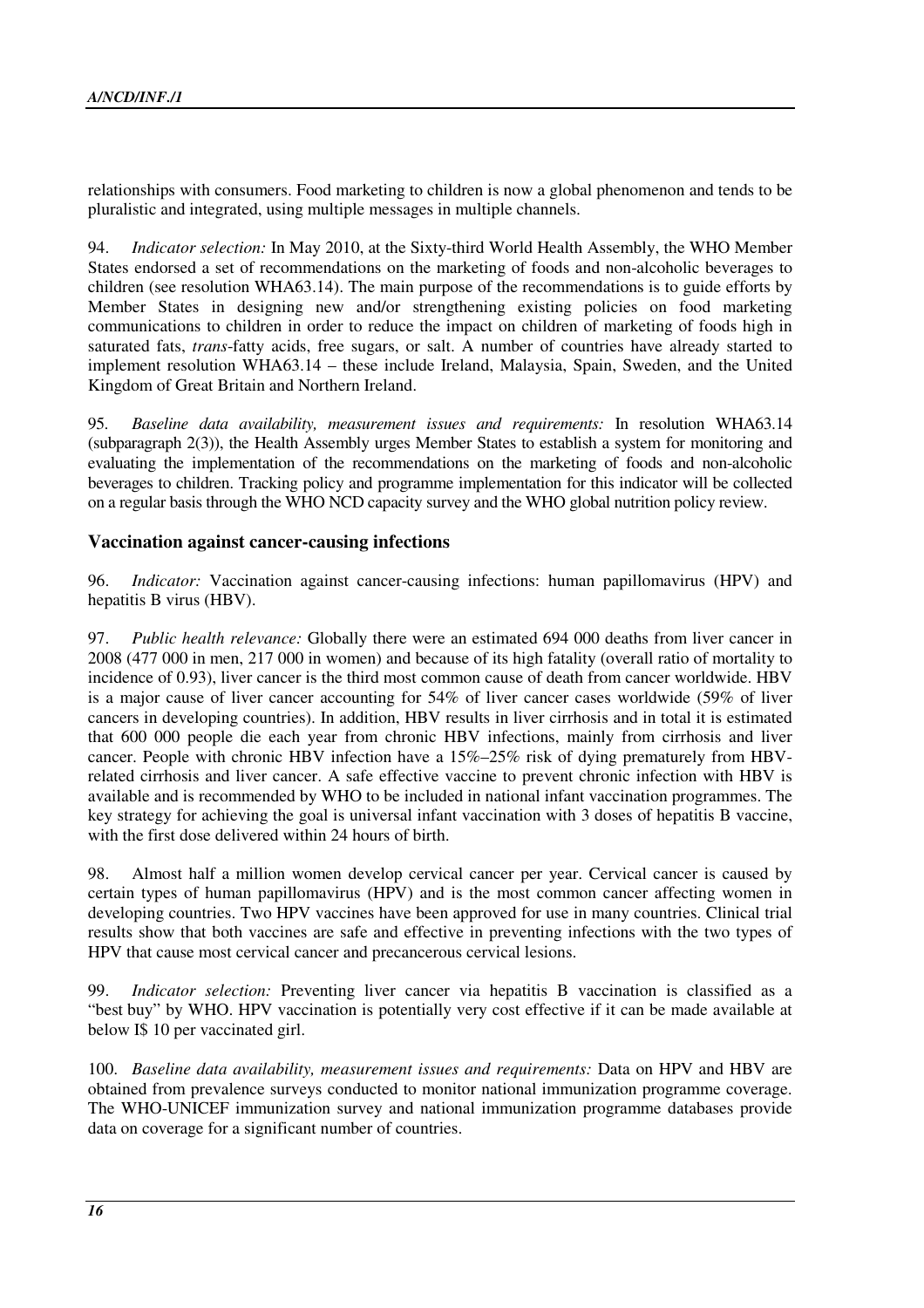# **PART 2: VOLUNTARY GLOBAL TARGETS**

101. Table 2 below provides examples of voluntary global targets for consideration by Member States during the six regional committee meetings, as requested in decision WHA65(8). Achievement of a selection of these targets by 2025 would represent major progress in NCD prevention and control.

102. A limited number of targets will provide a foundation for global surveillance needs. Paragraph 63 of the Political Declaration urges Member States to consider the development of national targets based on national situations, building on the guidance provided by WHO, to assess the progress they are making in prevention and control of NCDs and their risk factors and determinants, and which will also contribute to the attainment of these global targets.

# **Criteria for selection of indicators and targets within the global monitoring framework**

103. The possible targets listed below have been assessed against the following criteria:

(i) High epidemiological and public health relevance.

 $\overline{a}$ 

- (ii) Coherence with major strategies, notably the priorities of the global strategy for the prevention and control of noncommunicable diseases and its action Plan, the Political Declaration, and the WHO framework for health systems priorities to monitor exposures, outcomes, and health systems response.
- (iii)Availability of evidence-based effective and feasible public health interventions.
- (iv) Evidence of achievability at the country level, including in low- and middle-income countries.
- (v) Existence of unambiguous data collection instruments and potential to set a baseline and monitor changes over time.

104. In calculating these targets, the historical performance of the top ranked 10th percentile of countries was assessed to help set the level of achievement considered possible. Age-standardized baselines for 2010 for all targets will be established by WHO, based on existing available data and estimation methods to fill data gaps, such as those described in the WHO Global Status Report on Noncommunicable Diseases 2010.1 Interim targets for 2015 and 2020 will be set once the final global targets are agreed by Member States. The targets are to be achieved by 2025, and are listed in alphabetical order within each component of the global monitoring framework.

<sup>&</sup>lt;sup>1</sup> Prevalence targets are age-standardized to discount any effect on mortality or prevalence based on different age distributions across populations and over time, and future reporting against all indicators will be age-standardized. Without this standardization it would be unclear if differences in rates or prevalence were due to age or other factors.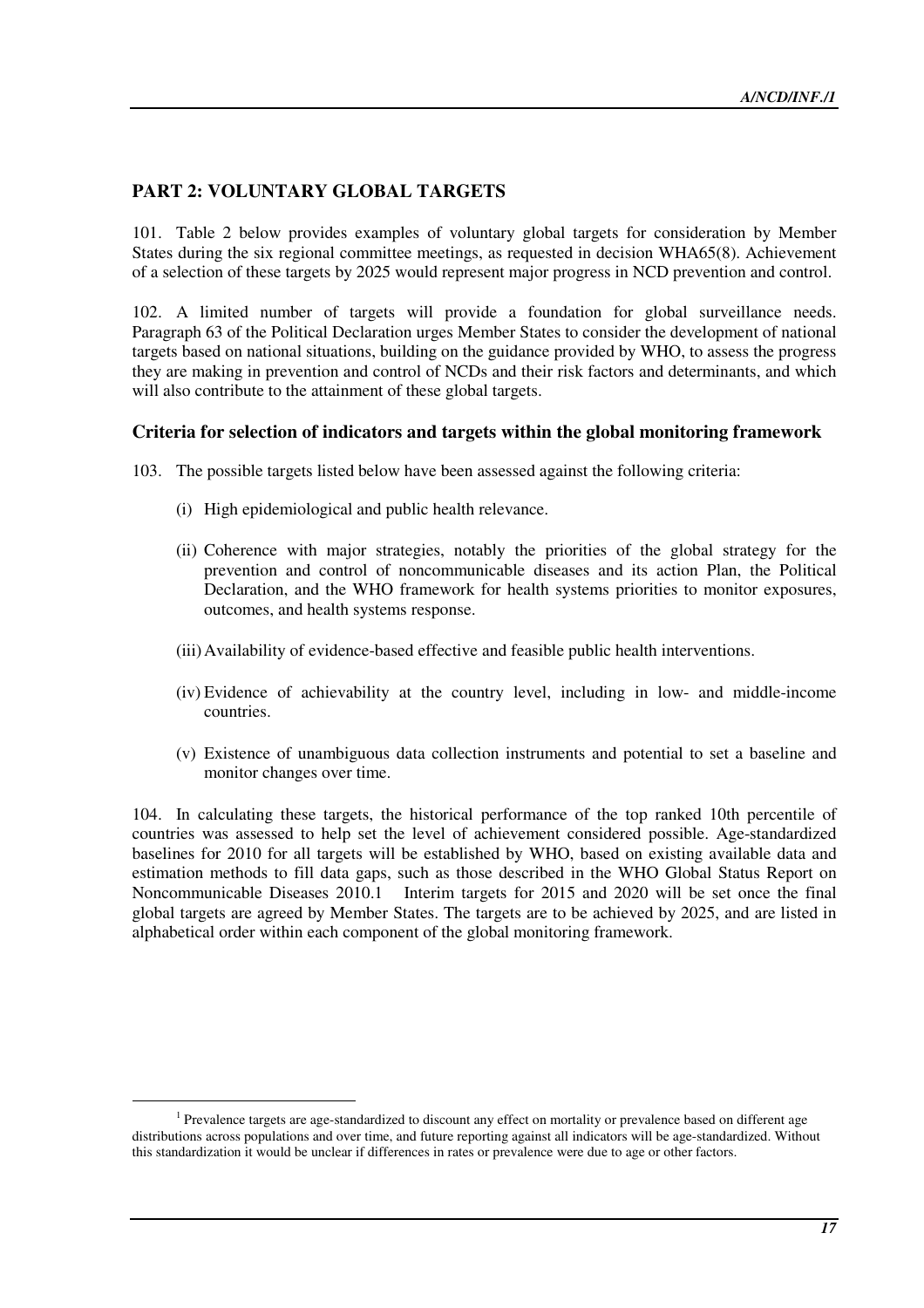| <b>Outcome targets</b>                                                                                                                                                                      | <b>Indicator</b>                                                                                                                                   | Data source(s)                                                                                                  |  |  |  |  |  |
|---------------------------------------------------------------------------------------------------------------------------------------------------------------------------------------------|----------------------------------------------------------------------------------------------------------------------------------------------------|-----------------------------------------------------------------------------------------------------------------|--|--|--|--|--|
| <b>Premature mortality from NCDs</b><br>1.                                                                                                                                                  |                                                                                                                                                    |                                                                                                                 |  |  |  |  |  |
| 25% relative reduction in overall<br>mortality from cardiovascular<br>diseases, cancer, diabetes, or<br>chronic respiratory diseases                                                        | Unconditional probability of dying<br>between ages 30–70 from,<br>cardiovascular diseases, cancer,<br>diabetes, or chronic respiratory<br>diseases | Civil registration system, with<br>medical certification of cause of<br>death, or survey with verbal<br>autopsy |  |  |  |  |  |
| <b>Exposure targets</b>                                                                                                                                                                     | <b>Indicator</b>                                                                                                                                   | Data source(s)                                                                                                  |  |  |  |  |  |
| <b>Alcohol</b><br>2.                                                                                                                                                                        |                                                                                                                                                    |                                                                                                                 |  |  |  |  |  |
| 10% relative reduction in overall<br>alcohol consumption (including<br>hazardous and harmful drinking)                                                                                      | Total (recorded and unrecorded)<br>alcohol per capita (15+ years)<br>consumption within a calendar<br>year in litres of pure alcohol               | Official statistics and reporting<br>systems for production, import,<br>export, and sales or taxation data      |  |  |  |  |  |
| 3.<br><b>Fat intake</b>                                                                                                                                                                     |                                                                                                                                                    |                                                                                                                 |  |  |  |  |  |
| 15% relative reduction in mean<br>proportion of total energy intake<br>from saturated fatty acids, with aim<br>of achieving recommended level of<br>less than 10% of total energy<br>intake | Age-standardized mean proportion<br>of total energy intake from<br>saturated fatty acids in adults aged<br>$18 + years$                            | National survey                                                                                                 |  |  |  |  |  |
| <b>Obesity</b><br>4.                                                                                                                                                                        |                                                                                                                                                    |                                                                                                                 |  |  |  |  |  |
| Halt the rise in obesity prevalence                                                                                                                                                         | Age-standardized prevalence of<br>obesity among adults aged 18+<br>years                                                                           | National survey (with<br>measurement)                                                                           |  |  |  |  |  |
| 5.<br><b>Physical inactivity</b>                                                                                                                                                            |                                                                                                                                                    |                                                                                                                 |  |  |  |  |  |
| 10% relative reduction in<br>prevalence of insufficient physical<br>activity                                                                                                                | Age-standardized prevalence of<br>insufficient physical activity in<br>adults aged 18+ years                                                       | National survey                                                                                                 |  |  |  |  |  |
| <b>Raised blood pressure</b><br>6.                                                                                                                                                          |                                                                                                                                                    |                                                                                                                 |  |  |  |  |  |
| 25% relative reduction in<br>prevalence of raised blood pressure                                                                                                                            | Age-standardized prevalence of<br>raised blood pressure among adults<br>aged 18+ years                                                             | National survey (with<br>measurement)                                                                           |  |  |  |  |  |
| 7.<br><b>Raised cholesterol</b>                                                                                                                                                             |                                                                                                                                                    |                                                                                                                 |  |  |  |  |  |
| 20% relative reduction in<br>prevalence of raised total<br>cholesterol                                                                                                                      | Age-standardized prevalence of<br>raised total cholesterol among<br>adults aged 18+ years                                                          | National survey (with<br>measurement)                                                                           |  |  |  |  |  |

# **Table 2. Examples of voluntary global targets (with indicators and data sources)**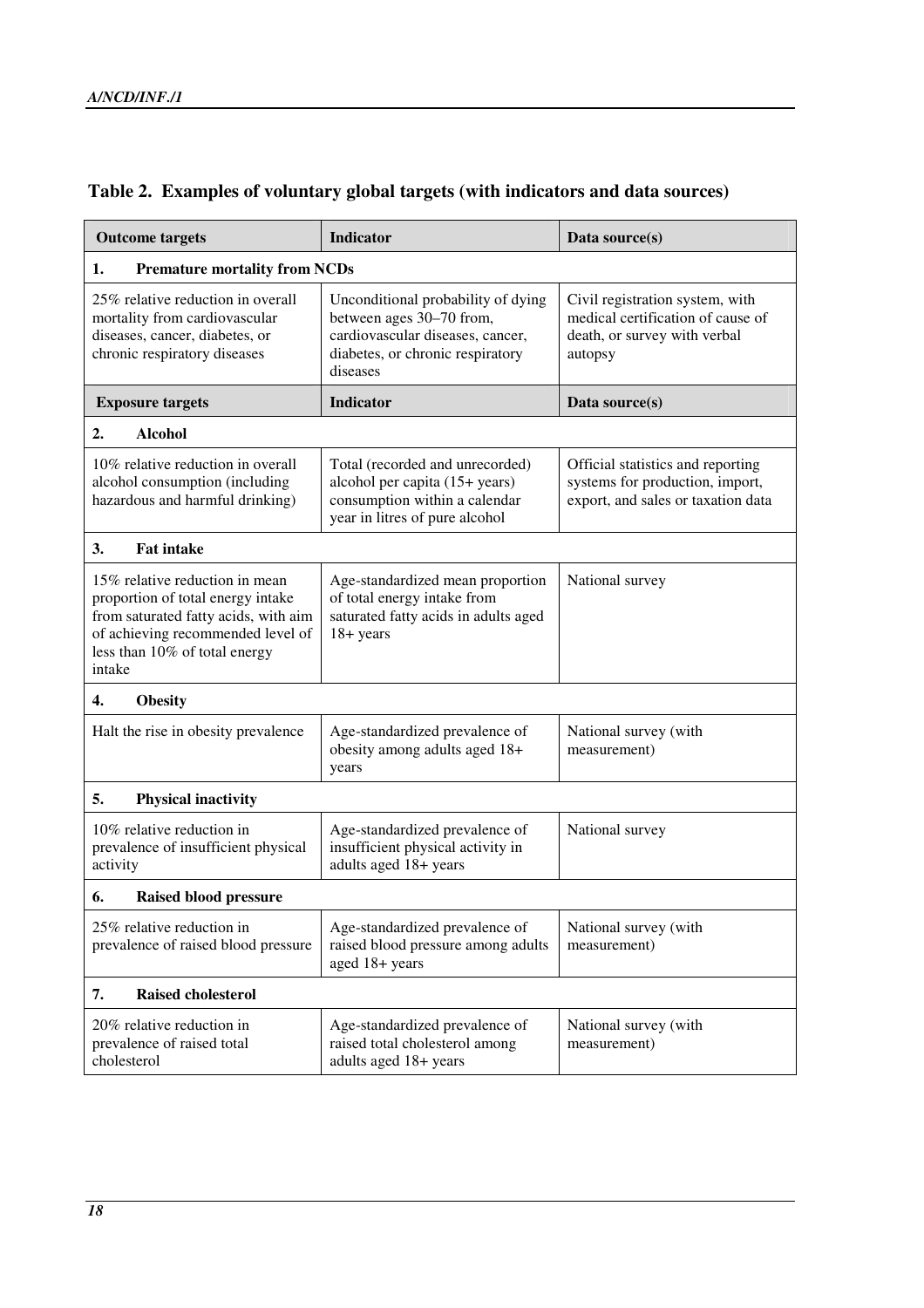| <b>Exposure targets</b>                                                                                                                               | <b>Indicator</b>                                                                                                                                                                                                                                 | Data source $(s)$                     |  |  |  |  |
|-------------------------------------------------------------------------------------------------------------------------------------------------------|--------------------------------------------------------------------------------------------------------------------------------------------------------------------------------------------------------------------------------------------------|---------------------------------------|--|--|--|--|
| Salt/sodium intake<br>8.                                                                                                                              |                                                                                                                                                                                                                                                  |                                       |  |  |  |  |
| 30% relative reduction in mean<br>population intake of salt, with aim<br>of achieving recommended level of<br>less than 5 grams per day               | Age-standardized mean adult (aged<br>18+) population intake of salt per<br>day                                                                                                                                                                   | National survey (with<br>measurement) |  |  |  |  |
| 9.<br><b>Tobacco</b>                                                                                                                                  |                                                                                                                                                                                                                                                  |                                       |  |  |  |  |
| 30% relative reduction in<br>prevalence of current tobacco<br>smoking                                                                                 | Age-standardized prevalence of<br>current tobacco smoking among<br>persons aged 15+ years                                                                                                                                                        | National survey                       |  |  |  |  |
| <b>Health systems response targets</b><br><b>Indicator</b>                                                                                            |                                                                                                                                                                                                                                                  | Data source(s)                        |  |  |  |  |
| 10.<br>Drug therapy to prevent heart attacks and strokes                                                                                              |                                                                                                                                                                                                                                                  |                                       |  |  |  |  |
| 50% of eligible people receive<br>drug therapy to prevent heart<br>attacks and strokes, and<br>counselling                                            | Drug therapy to prevent heart<br>attacks and strokes (including<br>glycemic control), and counselling<br>for people aged 40+ years with a<br>10 year cardiovascular risk $\geq 30\%$<br>(includes those with existing<br>cardiovascular disease) | National survey                       |  |  |  |  |
| 11.<br><b>Essential NCD medicines and basic technologies to treat major NCDs</b>                                                                      |                                                                                                                                                                                                                                                  |                                       |  |  |  |  |
| 80% availability of basic<br>technologies and generic essential<br>medicines required to treat major<br>NCDs in both public and private<br>facilities | Availability of basic technologies<br>and generic essential medicines<br>required to treat major NCDs in<br>public and private sector facilities,<br>including primary care facilities                                                           | Facility data                         |  |  |  |  |

# **Detailed description of targets to be achieved by 2025**

105. A full description of each proposed target, rationale for target setting, and how the target might be achieved is included below. Based on World Health Assembly decision WHA65(8), the following categories of targets have been established – "target adopted", "targets with wide support", "targets with support for further development".

# **Target adopted**

# *Premature mortality from NCDs*

106. *Target:* 25% relative reduction in overall mortality from cardiovascular diseases, cancer, diabetes, or chronic respiratory diseases.

107. *Target setting:* The proposed target for a 25% relative reduction over the 15-year period 2010–2025 was based on an analysis of the historically achieved trends in the indicator in recent decades. To set this target, data was analysed from 81 Member States with at least 15 years of vital registration data in the period 1980–2010 that passed quality criteria on completeness and cause-ofdeath assignment. The average annual rate of decline was calculated on the unconditional probability of dying from the four causes between ages 30 and 70 (both sexes combined) for each country from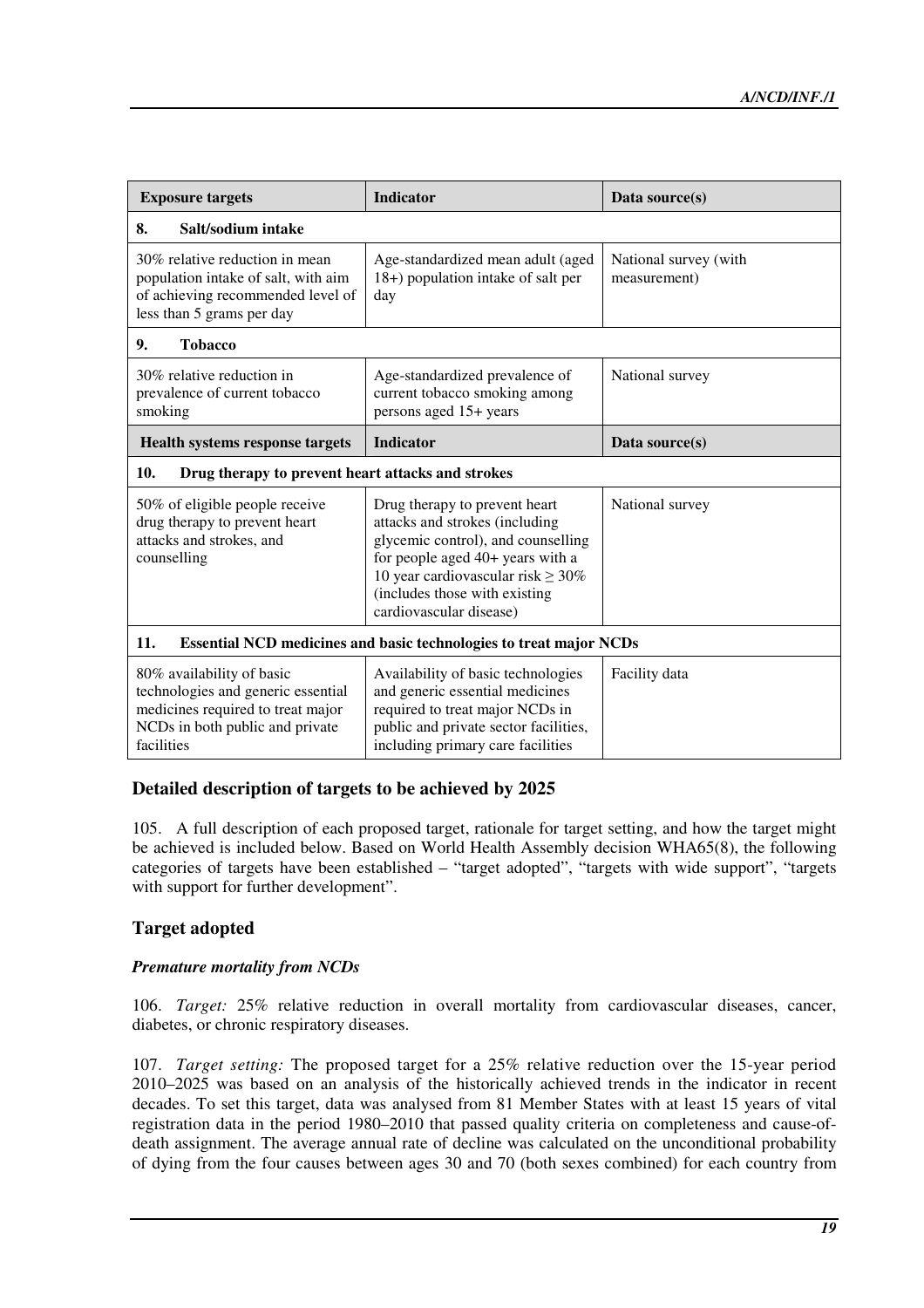the available data within this 30-year time period, and the top 24th percentile for the 81 countries was computed (see Figure 3). On the conservative assumption that the other Member States without such high-quality historical data would all fall below this level, this percentile corresponds to the 10th percentile for all Member States, and corresponds to an annual average decline of the order of 2% per year. The target for the 15-year period 2010–2025 was thus set at a 25% relative reduction (2% annual reduction compounded for 15 years).

|                                  | Life expectancy<br>at age 30 (years) | <b>Expected</b><br>age at death | Probability of dying $(\% )$<br>between exact ages 30 and 70 |  |  |
|----------------------------------|--------------------------------------|---------------------------------|--------------------------------------------------------------|--|--|
| High-income countries            | 51.0                                 | 81.0                            | 18                                                           |  |  |
| Low- and middle-income countries |                                      |                                 |                                                              |  |  |
| African Region                   | 35.5                                 | 65.5                            | 54                                                           |  |  |
| Region of the Americas           | 47.2                                 | 77.2                            | 26                                                           |  |  |
| South-East Asia Region           | 41.5                                 | 71.5                            | 39                                                           |  |  |
| European Region                  | 42.0                                 | 72.0                            | 39                                                           |  |  |
| Eastern Mediterranean Region     | 42.5                                 | 72.5                            | 36                                                           |  |  |
| Western Pacific Region           | 45.9                                 | 75.9                            | 27                                                           |  |  |

| Table 3. Estimated regional life expectancies and probability of dying between exact |  |  |  |
|--------------------------------------------------------------------------------------|--|--|--|
| ages 30 and 70 in year 2009                                                          |  |  |  |

Source: WHO life tables for year 2009 (World Health Statistics 2011).

108. *Achievability:* The historic experience of best performing countries over the period 1980–2010 has shown that very substantial declines in NCD death rates can be achieved, and that the proposed target is achievable. Known "best buys" for prevention and treatment interventions can result in very large reductions in death rates for the four major disease groups. For example:

- (i) WHO has estimated that the five leading behavioural and dietary risks high body mass index, low fruit and vegetable intake, physical inactivity, tobacco use and alcohol use – are responsible for 30% of cancer deaths.
- (ii) WHO has estimated that eight risk factors harmful use of alcohol, tobacco use, raised blood pressure, high body mass index, raised cholesterol, raised blood glucose, low fruit and vegetable intake, and physical inactivity – account for 61% of cardiovascular deaths. Additional mortality reductions are feasible through targeted health service interventions for people with high cardiovascular risk and for patients who have experienced an acute cardiovascular disease event.
- (iii)Around 60% of adult-onset diabetes can be prevented through lifestyle modifications and additional mortality reductions can be achieved through diagnosis and treatment.
- (iv) Around 60% of chronic respiratory disease deaths are attributable to tobacco smoking or exposure to indoor smoke from solid fuel fires.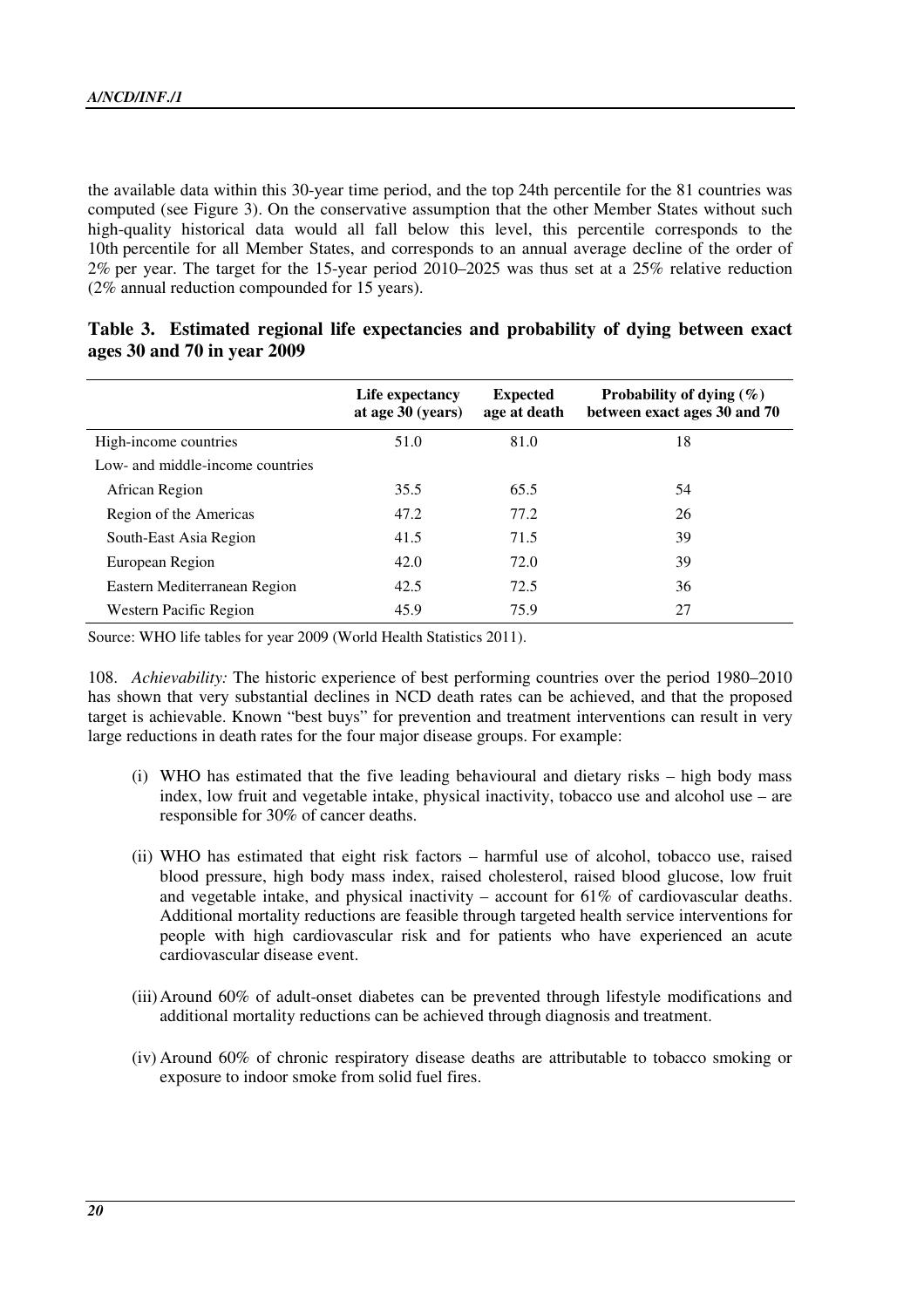# **Targets with wide support**

#### *Raised blood pressure*

109. *Target:* 25% relative reduction in the prevalence of raised blood pressure (defined as ≥140 and/or diastolic blood pressure ≥90).

110. *Target setting:* The per cent decline proposed is based on historic experience from 1980–2010 in the relative reductions achieved by the top 10th percentile of countries.

111. *Achievability:* This target is to be achieved by the implementation of salt reduction interventions; promotion of healthy diets including increased consumption of fruits and vegetables and reducing intake of saturated fats; efforts to reduce overweight and obesity; and screening, detection and treatment of people with hypertension.

#### *Tobacco smoking*

112. *Target:* 30% relative reduction in prevalence of current tobacco smoking.

113. *Target setting:* The per cent decline proposed was based on reductions in prevalence of smoking demonstrated as being achievable by some high- and middle-income countries that had implemented strong tobacco control programmes. Using data from the WHO Report on the Global Tobacco Epidemic, trends in tobacco smoking prevalence rates were analysed for those Member States that had achieved implementation of selected demand reduction measures at the highest level. This analysis indicated that these high- and middle-income countries had achieved around a 1% absolute annual reduction in tobacco smoking prevalence. This achievement was translated into a 30% relative reduction by 2025 which is therefore deemed to be feasible and achievable.

114. *Achievability:* This target is to be achieved through full implementation of the WHO Framework Convention on Tobacco Control (WHO FCTC), and in particular demand reduction measures at the highest level, for example, tobacco product tax, large pictorial health warning labels, comprehensive smoke-free legislation, and bans on all forms of tobacco advertising, promotion and sponsorship.

#### *Salt/sodium intake*

115. *Target:* 30% relative reduction in mean population intake of salt, with the aim of achieving a target of less than 5 grams per day (approximately 2g sodium).

116. *Target setting:* Less than 5 grams per day in adults aged 18+ is the established WHO recommendation for the prevention of cardiovascular disease. The per cent decline proposed is also based on the WHO recommendation for the prevention of cardiovascular disease that states that all individuals should be strongly encouraged to reduce daily salt intake by at least one third. Based on available data, it is estimated that dietary salt intake is between 9 and 12 grams per day.

117. *Achievability:* This target is to be achieved by implementation of salt reduction interventions including mass media campaigns to inform and empower consumers to make informed choices and reduced salt content in processed foods through product reformulation. A limited number of countries have implemented salt/sodium reduction strategies and data from these countries (e.g. Finland, United Kingdom) have shown that over a period of 7–10 years mean population intake of salt per day can be reduced by up to 30%. Several low- and middle-income countries are also now implementing or planning to implement salt/sodium reduction strategies in the near future.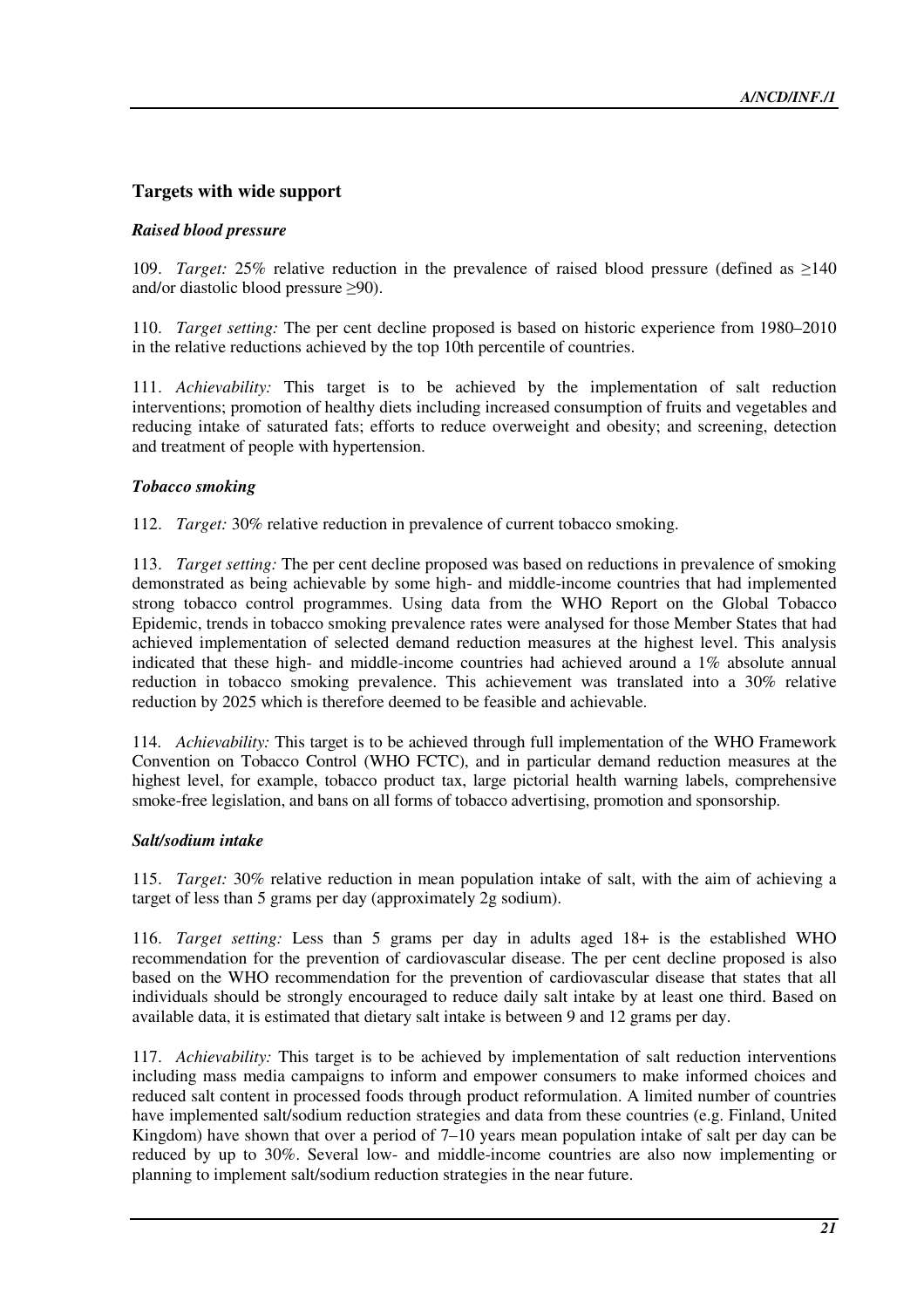## *Physical inactivity*

118. *Target:* 10% relative reduction in prevalence of insufficient physical activity.

119. *Target setting:* The per cent decline proposed is based on reductions in prevalence of insufficiently physically active adults demonstrated as being achievable by countries that had implemented effective and feasible public health interventions aimed at promoting physical activity in adults. Country level examples include both high- and middle-income countries. Canada has the longest history of national level action on physical inactivity and data show from 1981 to 2002 the participation rates increased from 21% to 42% showing a 21% point increase over this period. In Brazil, data monitoring physical activity show that between 2002 and 2008 a period of substantial increase in actions aimed at increasing physical activity across multiple settings led to a decline in the proportion of insufficiently active adults by 6%. Singapore and Thailand have shown similar effects. These examples show that the magnitude of change that can be achieved by national actions is of the order of 1% per year.

120. *Achievability:* A key intervention to achieve the target on reduction of insufficient physical activity is the promotion of physical activity through mass media. Furthermore, physical activity may be promoted through the implementation of national physical activity guidelines, national policies ensuring that walking, cycling, sports and other recreational activities are accessible and safe, and other types of public policies across sectors such as transport, education, sport and urban design. Settings for physical activity promotion include schools, workplaces as well the community level.

# **Targets with support for further development**

#### *Obesity*

121. *Target:* No increase in obesity prevalence.

122. *Target setting:* The proposed target is ambitious. A review of country data for the period 1980–2010 shows that global prevalence of obesity has doubled in this period, indicating an urgent need for global action.

123. *Achievability:* This target is to be achieved through a comprehensive portfolio of actions to ensure optimal energy balance by stimulating healthier diet and physical activity since early stages of life. The evidence-base of feasible, nationally scalable interventions that have demonstrated the reversal of existing trends has not been clearly established. In May 2012 in resolution WHA65.6 the World Health Assembly adopted a global target of no increase in childhood overweight by 2025, for infants and young children under the age of five years. As evidence suggests that overweight and obesity tend to track through the life course, halting the rise in infant and young child overweight and actions to prevent children and adolescent overweight and obesity are required to achieve the adult target by 2025.

#### *Fat intake*

124. *Target:* 15% relative reduction in mean proportion of total energy intake from saturated fatty acids, with aim of achieving recommended level of less than 10% of total energy intake.

125. *Target setting:* The targeted 15% decline is based on observed absolute reductions from between 3% and 9% of energy from SFA as a result of multi-pronged population strategies over periods of 5 to 30 years. In Finland, the intake of SFA has decreased from 22% in 1972 to 13% in 2007, through increased consumption of skimmed milk instead of whole milk, use of low-fat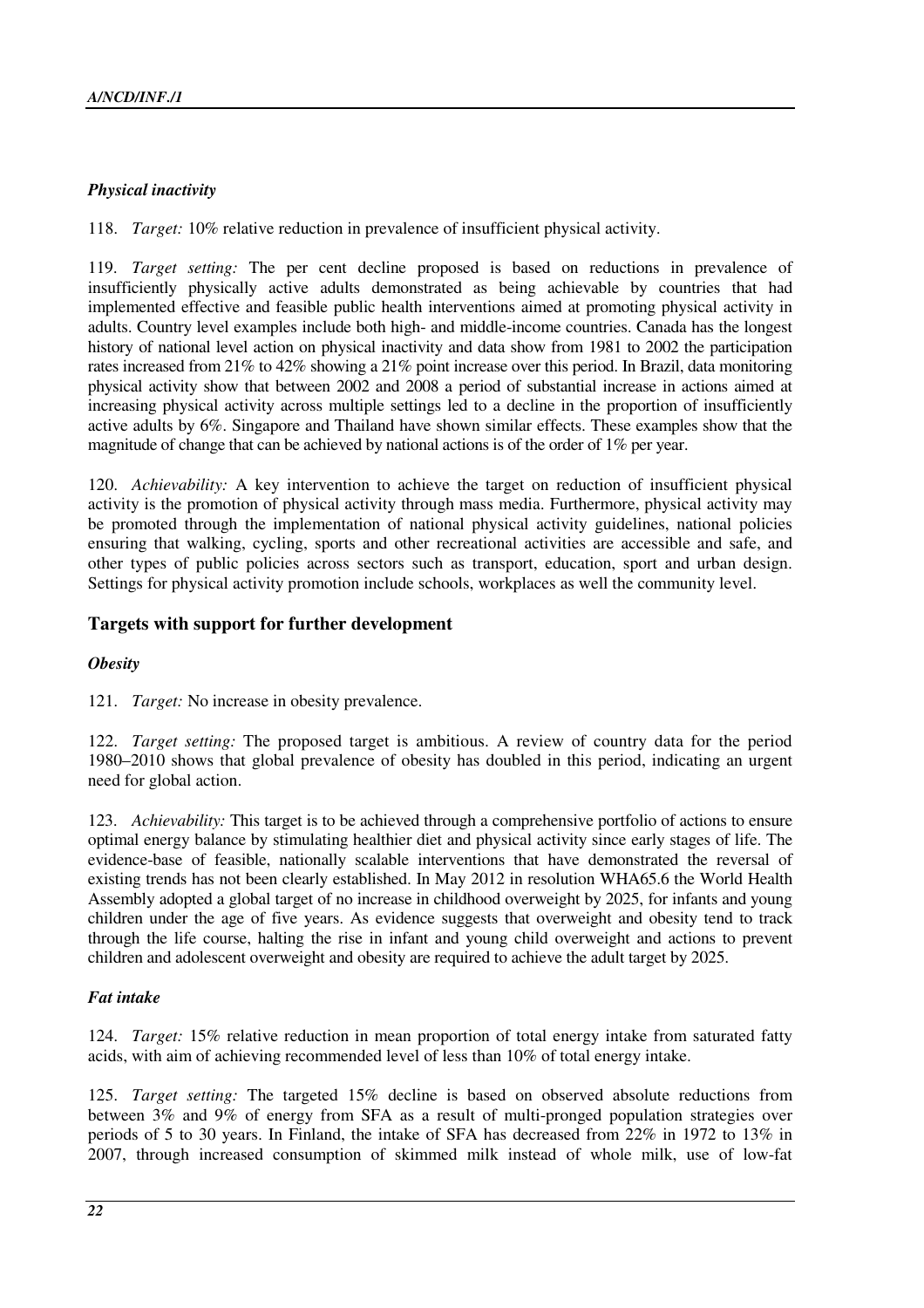margarines based on canola oil and the consumption of low-fat cheeses. Iceland reduced saturated fat consumption, mainly from milk and dairy products, butter, lamb and margarine, resulting in a reduction of total fat in percent energy from 40% to 36%. In Mauritius there was a reduction of 3.5% in energy intake from SFA due to changing the type of cooking oil most commonly used from mostly palm to soybean oil. In Poland, the abolishment of government subsidies to butter and lard production in the early 1990s led to a shift towards consumption to vegetable oils and resulted in a  $7\%$  reduction of SFA intake and an increase in the ratio of polyunsaturated to saturated fat from 0.33% in 1990 to 0.56% in 1999.

126. *Achievability:* This target is to be achieved through introduction of policies to increase consumption of lower SFA products and policies to shift dietary fat intake from saturated to polyunsaturated fatty acids.

#### *Alcohol*

127. *Target:* 10% relative reduction in overall alcohol consumption (including hazardous and harmful drinking).

128. *Target setting:* The targeted 10% decline in overall alcohol consumption is consistent with documented achievements in a significant number of countries. According to WHO data, in the period 1990–2005, 46 countries decreased their APC (measured as recorded per capita consumption), including Argentina, Canada, Chile, France, Italy, New Zealand and Switzerland. During this period, 17 countries in Europe decreased their alcohol consumption with the range of 13%–47% of relative reduction. About 70 countries increased their per capita consumption during the period 1990–2005, ranging from a relative increase of 10% to a multi-fold increase in the overall levels of alcohol consumption. Reversing the increasing trend is a legitimate target for countries with a steady rise in alcohol consumption. It is estimated that the 10% relative reduction in overall alcohol consumption will result in preventing globally 43 000 deaths and 670 000 DALYs from NCDs alone in adults between 15 and 64 years of age. If neuropsychiatric disorders are included in the estimates, the numbers of prevented deaths and DALYs would increase substantially, and the number of prevented DALYs would more than triple.

129. *Achievability:* This target is to be achieved through implementation and enforcement of effective and cost-effective alcohol policies as well as by concerted and appropriate actions of all the relevant stakeholders in line with the global strategy to reduce the harmful use of alcohol.

#### *Raised total cholesterol*

130. *Target:* 20% relative reduction in the prevalence of raised total cholesterol (defined as 5.0 mmol/L or 190 mg/dl or higher).

131. *Target setting:* The per cent decline proposed is based on historic experience from 1980 to 2010 in the relative reductions achieved by the top 10th percentile of countries.

132. *Achievability:* This target is to be achieved by promotion of healthy diets including increased consumption of fruits and vegetables and reducing intake of saturated fats; efforts to reduce overweight and obesity; promoting increased physical activity; and screening, detection and treatment of people with hyperlipidemia.